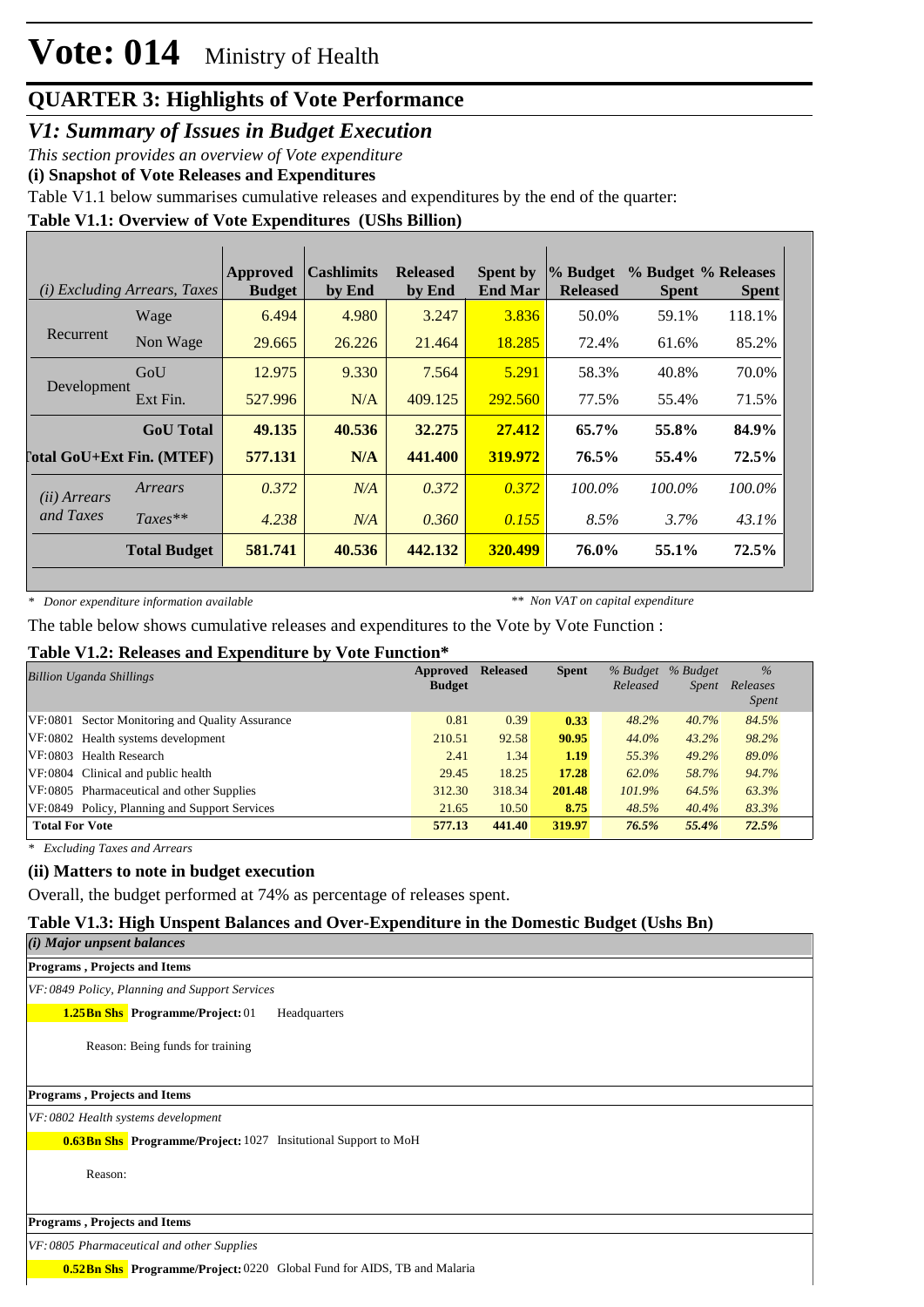#### Reason:

*(ii) Expenditures in excess of the original approved budget*

| <b>Programs and Projects</b>                                                         |  |  |  |  |  |  |  |
|--------------------------------------------------------------------------------------|--|--|--|--|--|--|--|
| VF: 0804 Clinical and public health                                                  |  |  |  |  |  |  |  |
| <b>1.84Bn Shs</b> Programme/Project: 08 National Disease Control                     |  |  |  |  |  |  |  |
| Reason: Reallocation to cater for interns"s allowances and repayment of global funds |  |  |  |  |  |  |  |
| <b>Items</b>                                                                         |  |  |  |  |  |  |  |
| <b>3.92Bn Shs</b> Item: 282181 Extra-Ordinary Items (Losses/Gains)                   |  |  |  |  |  |  |  |
| Reason: Reallocation to cater for interns"s allowances and repayment of global funds |  |  |  |  |  |  |  |
| <b>1.77Bn Shs</b> Item: 224001 Medical and Agricultural supplies                     |  |  |  |  |  |  |  |
| Reason: Reallocation to cater for interns"s allowances and repayment of global funds |  |  |  |  |  |  |  |
| <b>Excluding Taxes and Arrears</b>                                                   |  |  |  |  |  |  |  |

## *V2: Performance Highlights*

*This section provides highlights of output performance, focusing on key outputs and actions impelemented to improve section performance.*

#### **Table V2.1: Key Vote Output Indicators and Expenditures\***

| <b>Approved Budget and</b><br><i>Vote, Vote Function</i><br><b>Key Output</b><br><b>Planned outputs</b> |                                                                                                                                                  | <b>Cumulative Expenditure</b><br>and Performance |                                                                                                                                                                                                                                                                                                                                              | <b>Status and Reasons for</b><br>any Variation from Plans |                       |       |
|---------------------------------------------------------------------------------------------------------|--------------------------------------------------------------------------------------------------------------------------------------------------|--------------------------------------------------|----------------------------------------------------------------------------------------------------------------------------------------------------------------------------------------------------------------------------------------------------------------------------------------------------------------------------------------------|-----------------------------------------------------------|-----------------------|-------|
| Vote Function: 0801 Sector Monitoring and Quality Assurance                                             |                                                                                                                                                  |                                                  |                                                                                                                                                                                                                                                                                                                                              |                                                           |                       |       |
| <b>Output: 080103</b>                                                                                   | Support supervision provided to Local Governments and referral hospitals                                                                         |                                                  |                                                                                                                                                                                                                                                                                                                                              |                                                           |                       |       |
| Description of Performance: 2 Support supervision visits per 1 Support supervision visits per           | district conducted                                                                                                                               |                                                  | district conducted                                                                                                                                                                                                                                                                                                                           |                                                           |                       |       |
| <b>Output Cost:</b>                                                                                     | UShs Bn:                                                                                                                                         | 0.392                                            | UShs Bn:                                                                                                                                                                                                                                                                                                                                     | 0.175                                                     | % Budget Spent:       | 44.8% |
| <b>Output: 080104</b>                                                                                   | <b>Standards and guidelines developed</b>                                                                                                        |                                                  |                                                                                                                                                                                                                                                                                                                                              |                                                           |                       |       |
| Description of Performance: Develop and Print 10,000                                                    | copies of the support<br>supervision strategy.<br>Update and translate patient<br>charter into local language                                    |                                                  | Rolled out Client Charter to 7<br>Regional Referral Hospitals<br>Disseminated Client Charter key<br>messages to 45 district General<br>Hospitals and HC Ivs.<br>Dissemination of National<br>Infection Prevention & Control<br>Guidelines to 25 districts<br>carried out<br>Training of District Supervisors<br>in the HFQAP conducted in 10 |                                                           |                       |       |
| <b>Output Cost:</b>                                                                                     | UShs Bn:                                                                                                                                         | 0.112                                            | district (Jinja, Mitooma,<br>Bukwo, Budaka, Kibuku,<br>Kween, Bulambuli, Mbale,<br>Sironko and Kapchorwa)<br>UShs Bn:                                                                                                                                                                                                                        | 0.039                                                     | % Budget Spent:       | 34.8% |
| <b>Vote Function Cost</b>                                                                               | <b>UShs Bn:</b>                                                                                                                                  |                                                  | 0.805 UShs Bn:                                                                                                                                                                                                                                                                                                                               |                                                           | 0.328 % Budget Spent: | 40.7% |
| Vote Function: 0802 Health systems development                                                          |                                                                                                                                                  |                                                  |                                                                                                                                                                                                                                                                                                                                              |                                                           |                       |       |
| <b>Output: 080280</b>                                                                                   | <b>Hospital Construction/rehabilitation</b>                                                                                                      |                                                  |                                                                                                                                                                                                                                                                                                                                              |                                                           |                       |       |
|                                                                                                         | Description of Performance: Construction works will be<br>undertaken in kawolo,<br>kawempe and kiruddu and<br>Moroto22hospitals<br>rehabilitated |                                                  | The progress of construction<br>work for Kawempe Hospital is<br>at 35% as at end of Q3. The<br>structure is complete and the<br>contractor is doing block<br>walling and internal plastering.                                                                                                                                                |                                                           |                       |       |
|                                                                                                         |                                                                                                                                                  |                                                  | The construction work at<br>Kirrudu Hospital is at 40%. The<br>structure is complete and the<br>contractor is doing block<br>walling, internal plastering and<br>electromechanical first fix.                                                                                                                                                |                                                           |                       |       |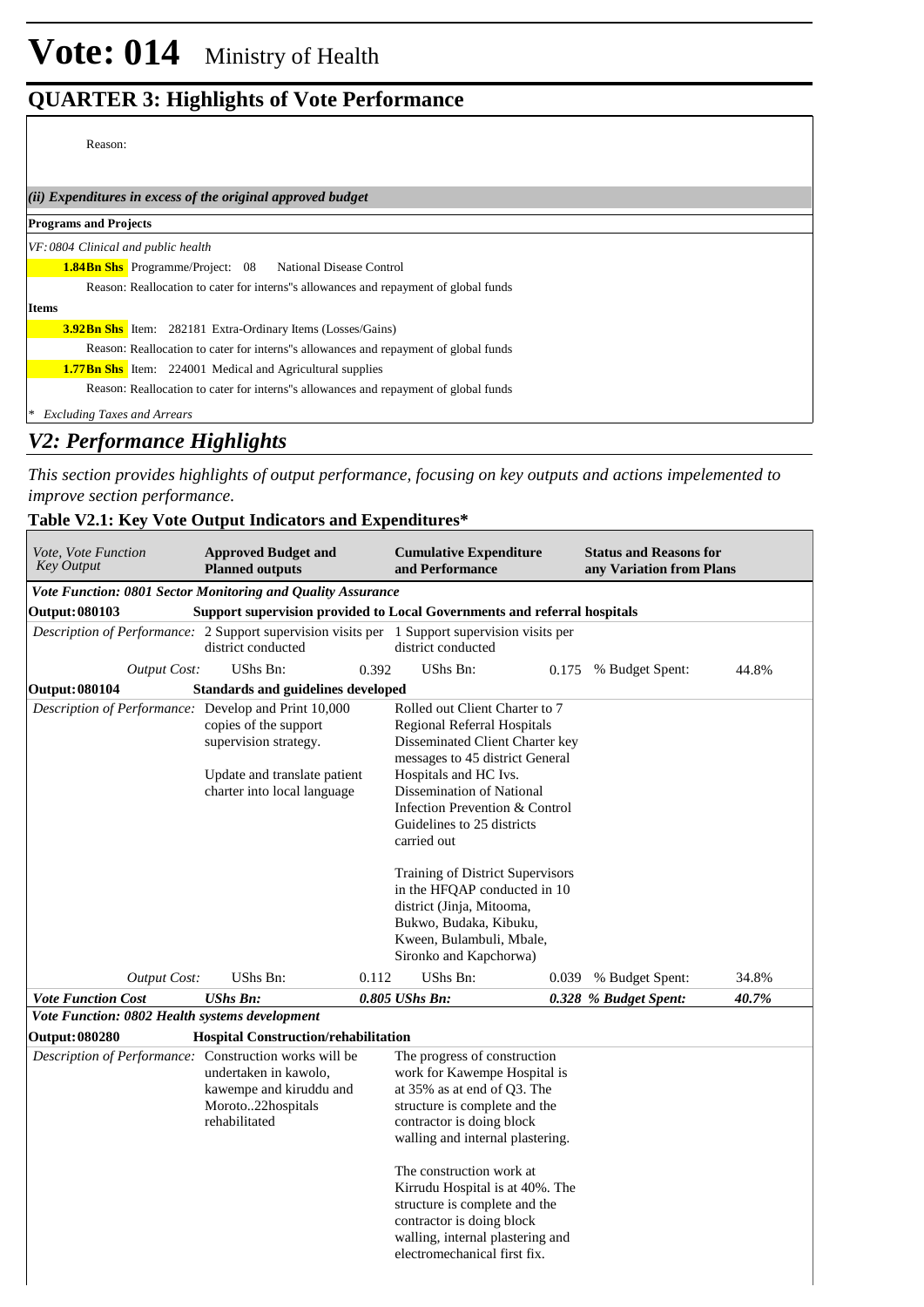| Vote, Vote Function<br><b>Key Output</b>                                                     | <b>Approved Budget and</b><br><b>Planned outputs</b>                                                                                                                                                                                                                                                                            |         | <b>Cumulative Expenditure</b><br>and Performance                                                                                                                                                                                                                                                                                                                                                                                                                                                                                                                                                                                                                                                                                                                                                                                                                                                                                                                                                                                         |       | <b>Status and Reasons for</b><br>any Variation from Plans |       |
|----------------------------------------------------------------------------------------------|---------------------------------------------------------------------------------------------------------------------------------------------------------------------------------------------------------------------------------------------------------------------------------------------------------------------------------|---------|------------------------------------------------------------------------------------------------------------------------------------------------------------------------------------------------------------------------------------------------------------------------------------------------------------------------------------------------------------------------------------------------------------------------------------------------------------------------------------------------------------------------------------------------------------------------------------------------------------------------------------------------------------------------------------------------------------------------------------------------------------------------------------------------------------------------------------------------------------------------------------------------------------------------------------------------------------------------------------------------------------------------------------------|-------|-----------------------------------------------------------|-------|
|                                                                                              |                                                                                                                                                                                                                                                                                                                                 |         | The contractor for the<br>renovation work of Lower<br>Mulago commenced work<br>during the second quarter and<br>by end of $Q3$ , 19% of phase 1<br>work was completed. At<br>Kawolo Hospital: Consulting<br>firm was recruited, Designs<br>were finalized. Advertisement<br>for civil works expected to be<br>done in May 2015. Civil works<br>expected to commence in<br>August 2015                                                                                                                                                                                                                                                                                                                                                                                                                                                                                                                                                                                                                                                    |       |                                                           |       |
| <b>Output Cost:</b>                                                                          | UShs Bn:                                                                                                                                                                                                                                                                                                                        | 192.550 | UShs Bn:                                                                                                                                                                                                                                                                                                                                                                                                                                                                                                                                                                                                                                                                                                                                                                                                                                                                                                                                                                                                                                 | 0.013 | % Budget Spent:                                           | 0.0%  |
| <b>Vote Function Cost</b>                                                                    | <b>UShs Bn:</b>                                                                                                                                                                                                                                                                                                                 |         | 210.511 UShs Bn:                                                                                                                                                                                                                                                                                                                                                                                                                                                                                                                                                                                                                                                                                                                                                                                                                                                                                                                                                                                                                         |       | 90.945 % Budget Spent:                                    | 43.2% |
| <b>Vote Function: 0803 Health Research</b><br><b>Output: 080303</b>                          | <b>Research coordination</b>                                                                                                                                                                                                                                                                                                    |         |                                                                                                                                                                                                                                                                                                                                                                                                                                                                                                                                                                                                                                                                                                                                                                                                                                                                                                                                                                                                                                          |       |                                                           |       |
| Description of Performance: Implement the strategic Plan for Designing of Strategic Plan for | research Institutions. This<br>includes identification of<br>research priorities, production<br>of research policies and<br>guidelines and carrying out<br>health research                                                                                                                                                      |         | research Institutions on going.                                                                                                                                                                                                                                                                                                                                                                                                                                                                                                                                                                                                                                                                                                                                                                                                                                                                                                                                                                                                          |       |                                                           |       |
| <b>Output Cost:</b>                                                                          | UShs Bn:                                                                                                                                                                                                                                                                                                                        | 0.952   | UShs Bn:                                                                                                                                                                                                                                                                                                                                                                                                                                                                                                                                                                                                                                                                                                                                                                                                                                                                                                                                                                                                                                 | 0.610 | % Budget Spent:                                           | 64.1% |
| <b>Vote Function Cost</b><br>Vote Function: 0804 Clinical and public health                  | <b>UShs Bn:</b>                                                                                                                                                                                                                                                                                                                 |         | 2.413 UShs Bn:                                                                                                                                                                                                                                                                                                                                                                                                                                                                                                                                                                                                                                                                                                                                                                                                                                                                                                                                                                                                                           |       | 1.188 % Budget Spent:                                     | 49.2% |
| <b>Output: 080401</b>                                                                        |                                                                                                                                                                                                                                                                                                                                 |         | Community health services provided (control of communicable and non communicable diseases)                                                                                                                                                                                                                                                                                                                                                                                                                                                                                                                                                                                                                                                                                                                                                                                                                                                                                                                                               |       |                                                           |       |
| Description of Performance: Empower the communities                                          | countrywide to take charge of<br>their own health through<br>strengthening VHTs and<br>increased awareness on disease<br>prevention and health<br>undertaking 5 community<br>awareness campaigns,<br>establishing VHTs in 10<br>additional districts and carrying<br>out health awareness and<br>sensitisation in 85 districts. |         | Ten (10) health education<br>meetings on Non communicable<br>diseases and their risk factors<br>were held in 10 health facilities<br>(regional and health centre IVs)<br>in the districts of; Wakiso,<br>promotion. This will be done by Mukono, Mityana, Buyikwe,<br>Kampala, Kayunga, Masaka and<br>Bugiri. A school drama<br>competition to create awareness<br>on NCDs was<br>held at Kazo Primary school in<br>Wakiso district.<br>A school sports competition<br>was held in Mukono district to<br>create awareness on NCDs and<br>their risk factors.<br>Screening for NCDs and their<br>risk factors was done in Kazo<br>Mixed primary school. NCDs<br>Health education talks in<br>schools were conducted in three<br>schools: Africa Children's'<br>Choir, Entebbe, Kazo Mixed<br>Primary school, Wakiso and<br>Bishop West primary school,<br>Mukono.<br>Support supervision on NCD<br>was done in Rwekubo,<br>Nyamiyanja, Kabuyanda HCIVs<br>in Isingiro district.<br>Drafted information and<br>Education materials for Non |       | N/A                                                       |       |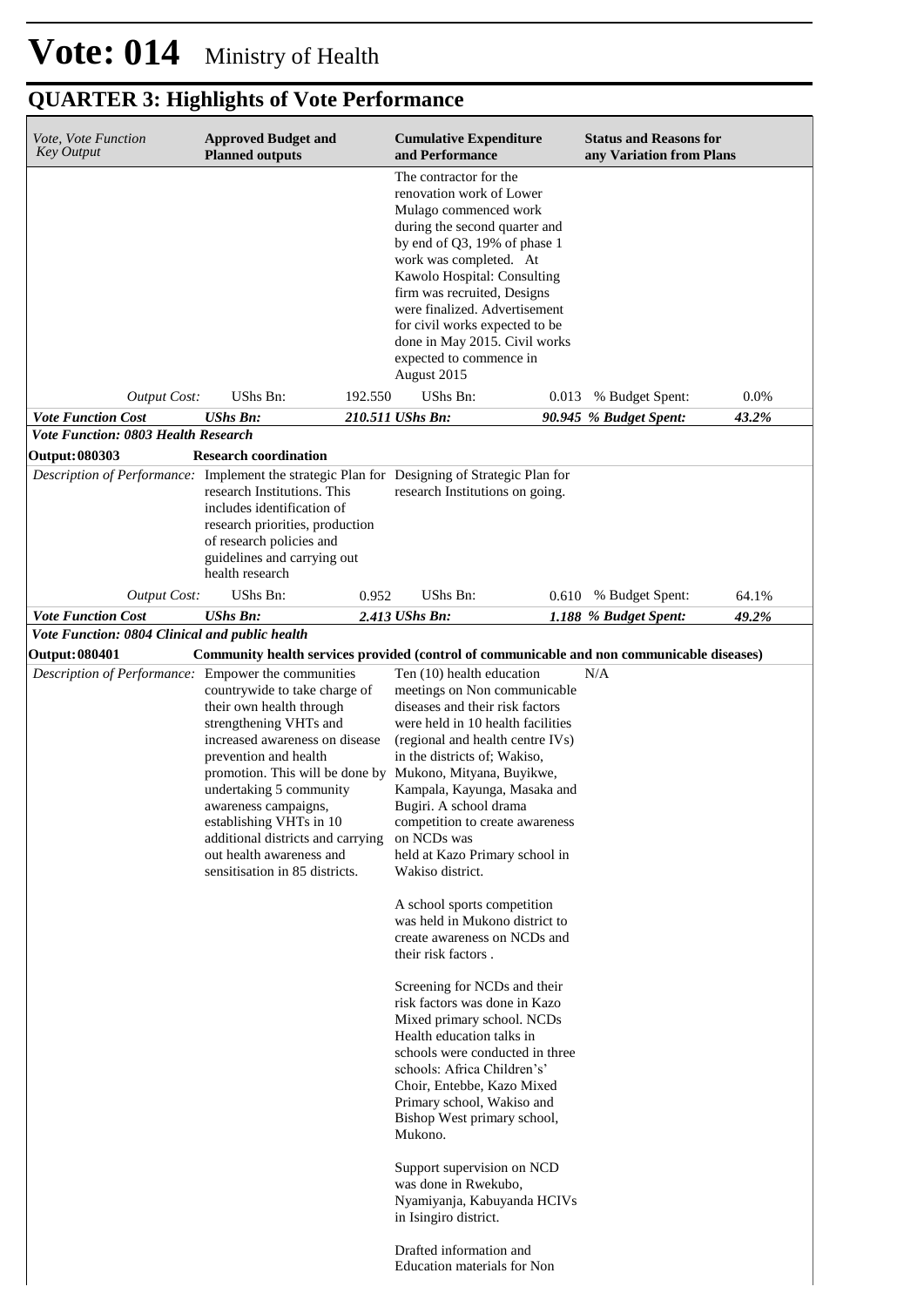#### **Cumulative Expenditure and Performance Approved Budget and Planned outputs Status and Reasons for any Variation from Plans** *Vote, Vote Function Key Output* communicable diseases. Organised school health education talks on non communicable diseases for six nominated schools in Kamuli and Mbale district. Community awareness sports event conducted in Mityana district to sensitize the population in regular physical activity to prevent non communicable diseases. Screening for NCDs and their risk factors was done in Mityana district. Conducted support supervision of NCD activities in Kitagata Hospital and in Kinoni and Bwizibwera HC IVs. Trained 55 service providers in family planning long term and permanent methods in Kaliro and Iganga Districts. Trained 600 Village health teams (VHTs) in Sayana press as Community based FP method in Katakwi, Kumi, Iganga, Amuria, Mubende, Gulu Districts Participatory Village planning and VHT mappings done in Kayunga and Sheema districts. Mobilised communities using the film van to promote good health in the districts of Katakwi, Buikwe, Hoima, Amolator, Kamwenge and Kayunga Village Health teams Held two consultative meetings with key stakeholders to review the VHT national assessment report. Conducted sensitization of district Health officials (DHTs) in 5 regions on Demand creation for Family Planning using the VHT strategy (Southwestern, western, midwest, northern and eastern). *Output Cost:* UShs Bn: 6.702 UShs Bn: 1.183 % Budget Spent: 17.6% **Output: 080402 Clinical health services provided (infrastructure, pharmaceutical, integrated curative)** *Description of Performance:* Components of the roadmap for maternal health implemented countrywide. Policies, guidelines and standards for Mentoring of Health workers in N/Aemergency maternal and newborn obstetric care (EMnOC) in Kabale, Buhweju,

Sheema and Rubirizi districts. A package on re-integration of fistula repaired clients was

#### **QUARTER 3: Highlights of Vote Performance**

health infrastructure, pharmaceutical and curative services implemented and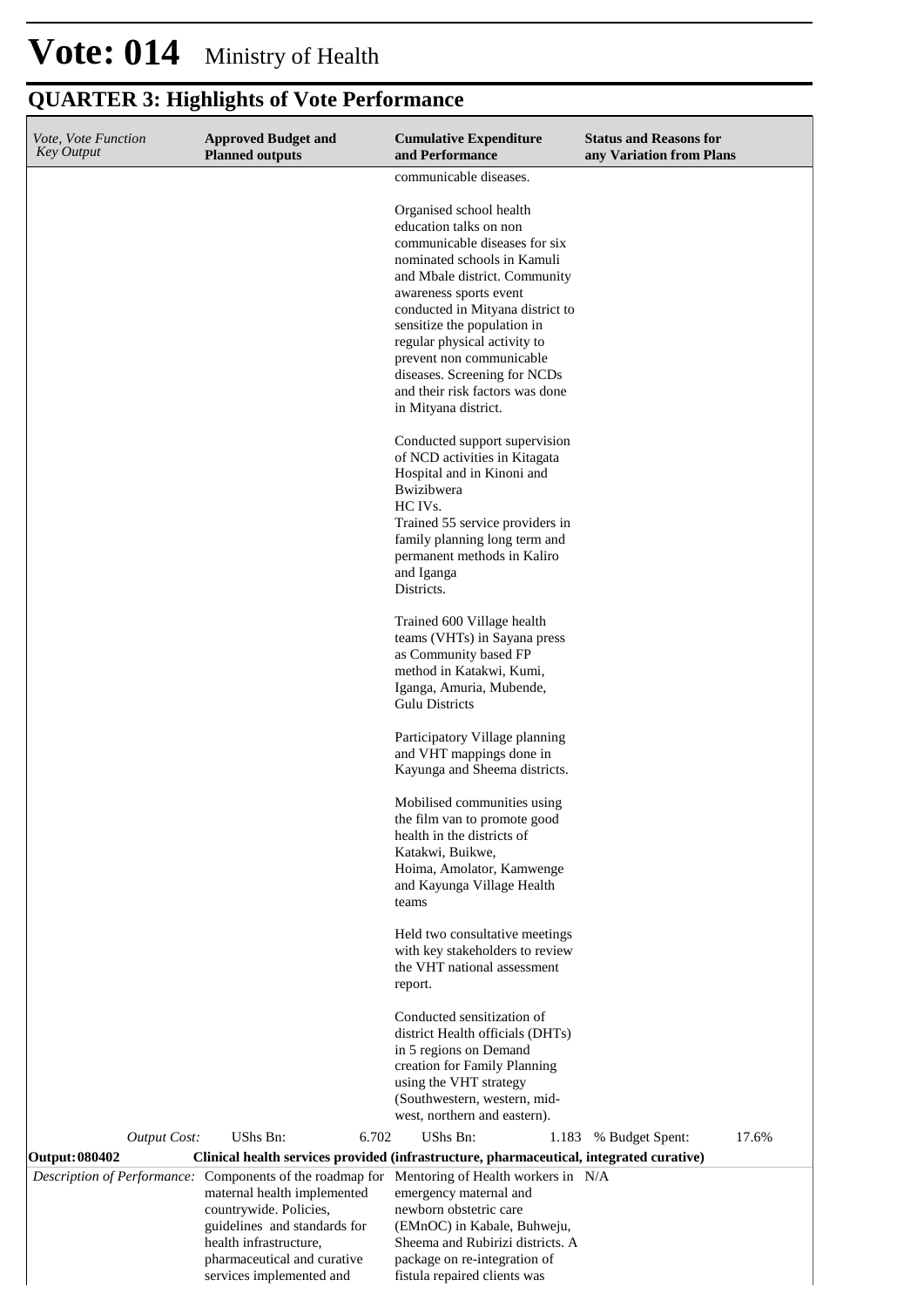| Vote, Vote Function<br><b>Key Output</b>                                                          | <b>Approved Budget and</b><br><b>Planned outputs</b>                                                                                                                                                                                                                                                                                                                                                                               | <b>Cumulative Expenditure</b><br>and Performance                                                                                                                                                                                                                                                                                                                                                                                                                                                                                                                                                                  | <b>Status and Reasons for</b><br>any Variation from Plans |
|---------------------------------------------------------------------------------------------------|------------------------------------------------------------------------------------------------------------------------------------------------------------------------------------------------------------------------------------------------------------------------------------------------------------------------------------------------------------------------------------------------------------------------------------|-------------------------------------------------------------------------------------------------------------------------------------------------------------------------------------------------------------------------------------------------------------------------------------------------------------------------------------------------------------------------------------------------------------------------------------------------------------------------------------------------------------------------------------------------------------------------------------------------------------------|-----------------------------------------------------------|
|                                                                                                   | monitored countrywide.<br>Quarterly reports on the status<br>and performance of health<br>infrastructure and quality of<br>pharmaceutical and curative<br>services in the country<br>produced. Health workers<br>trained in different health<br>service modalities countrywide.<br>Public health emergencies<br>responded to. Pharmaceutical<br>supply chain management and<br>curative services implementation of Community Based | developed. Fistula repair<br>camps in 13<br>RRHs Mulago, Jinja, Mbale,<br>Mbarara, Gulu. Moroto, Lira,<br>Mubende, Hoima Mulago,<br>Kabale, Gulu, Soroti, Virika,<br>Masaka, Mbale, Kitovu Hoima,<br>Arua and Virika Hospital were<br>undertaken. Developed Final<br>Draft of the<br>Guideline for Positive Deviance<br>Hearth (PDH) for Management<br>Malnutrition at Mpigi.                                                                                                                                                                                                                                     |                                                           |
|                                                                                                   |                                                                                                                                                                                                                                                                                                                                                                                                                                    | Trained health<br>workers on the PDHearth<br>guidelines and training<br>manuals. Finalised the<br>Micronutrient Powder M&E<br>framework and piloting was<br>pretested in the districts of<br>Amuria and Kanungu. Held<br>one Micro Nutrient<br>Powders Training of Trainers<br>Workshop. Support<br>supervision<br>on NCD was done in Rwekubo,<br>Nyamiyanja, Kabuyanda HCIVs<br>in Isingiro district.<br>Procured equipment and<br>supplies to strengthen diabetic<br>clinics in two regional referral<br>Hospitals and Health centre<br>IV. Carried out regional<br>training of<br>Health workers in Masaka and |                                                           |
|                                                                                                   |                                                                                                                                                                                                                                                                                                                                                                                                                                    | Hoima regions.<br>Maintenance<br>of solar systems in<br>519 health centres carried out in<br>23 Districts                                                                                                                                                                                                                                                                                                                                                                                                                                                                                                         |                                                           |
| Performance Indicators:                                                                           |                                                                                                                                                                                                                                                                                                                                                                                                                                    |                                                                                                                                                                                                                                                                                                                                                                                                                                                                                                                                                                                                                   |                                                           |
| No. of health students<br>accessing distance education<br>courses                                 | 100                                                                                                                                                                                                                                                                                                                                                                                                                                | 40                                                                                                                                                                                                                                                                                                                                                                                                                                                                                                                                                                                                                |                                                           |
| No. and proportion of health<br>workers given<br>scholarships/bursaries for<br>further training** | 200                                                                                                                                                                                                                                                                                                                                                                                                                                | $\boldsymbol{0}$                                                                                                                                                                                                                                                                                                                                                                                                                                                                                                                                                                                                  |                                                           |
| No of support supervision<br>visits to Regional Referral<br>Hospitals conducted                   | 14                                                                                                                                                                                                                                                                                                                                                                                                                                 | 5                                                                                                                                                                                                                                                                                                                                                                                                                                                                                                                                                                                                                 |                                                           |
| Couple Years of Protection**                                                                      | 3,640,000                                                                                                                                                                                                                                                                                                                                                                                                                          | 1200                                                                                                                                                                                                                                                                                                                                                                                                                                                                                                                                                                                                              |                                                           |
| <b>Output Cost:</b>                                                                               | UShs Bn:<br>1.856                                                                                                                                                                                                                                                                                                                                                                                                                  | <b>UShs Bn:</b><br>0.894                                                                                                                                                                                                                                                                                                                                                                                                                                                                                                                                                                                          | % Budget Spent:<br>48.2%                                  |
| <b>Output: 080403</b>                                                                             | National endemic and epidemic disease control services provided                                                                                                                                                                                                                                                                                                                                                                    |                                                                                                                                                                                                                                                                                                                                                                                                                                                                                                                                                                                                                   |                                                           |
|                                                                                                   | Description of Performance: Endemic and epidemic diseases<br>prevented and controlled<br>wherever they arise, Epidemic<br>preparedness enhanced<br>nationwide, compliance with<br><b>International Health</b><br>Regulations ensured, programs<br>targeting diseases for<br>eradication and elimination                                                                                                                            | The National Disease Control<br>Department continued to<br>carryout disease a Surveillance<br>activity which led to the<br>detection, investigation and<br>confirmation of; Marburg VHF<br>outbreak in Kampala, Mpigi and<br>Kasese, the cause of confirmed<br>Polio cases in Kamuli and                                                                                                                                                                                                                                                                                                                          | N/A                                                       |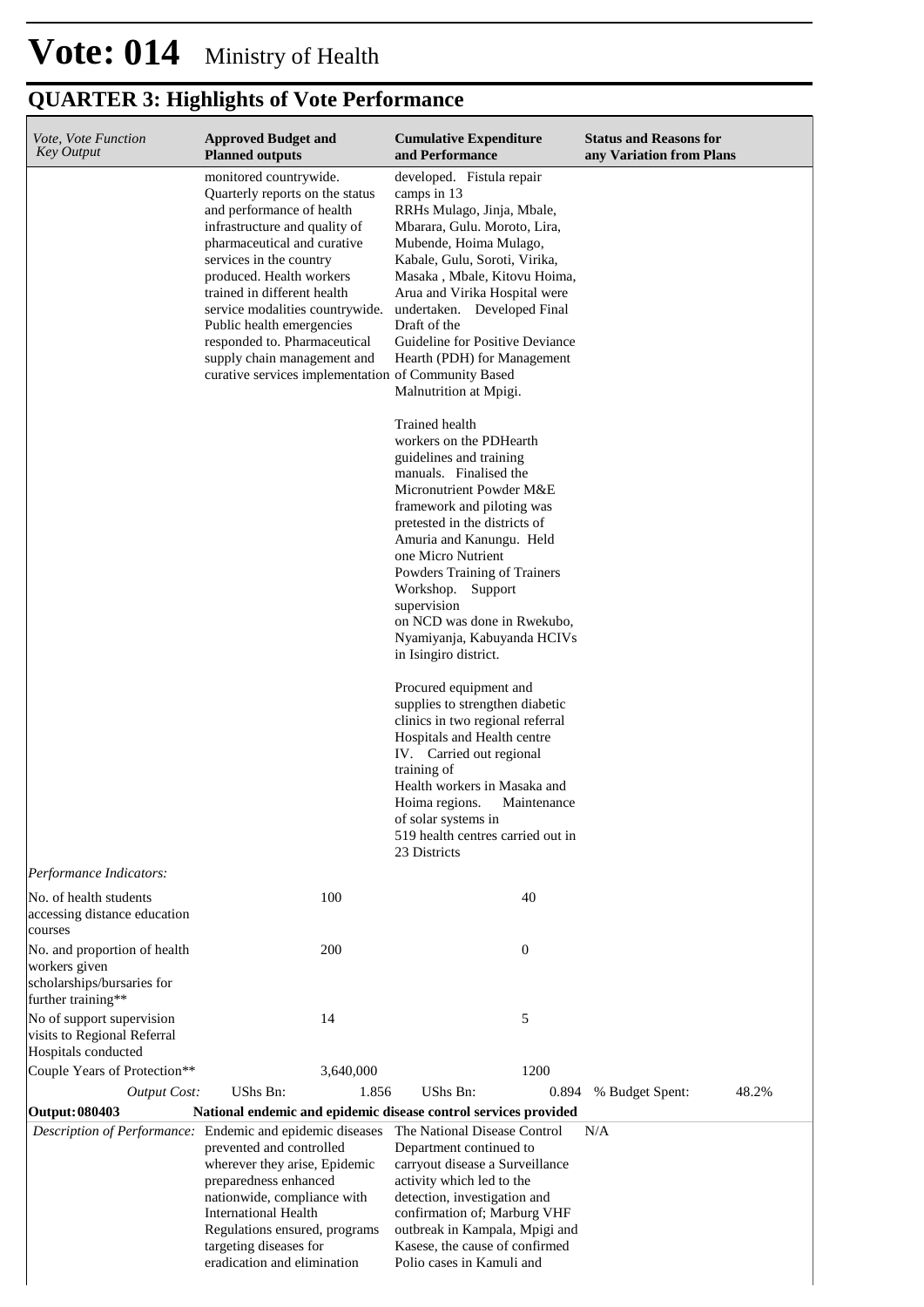| <i>Vote, Vote Function</i><br><b>Key Output</b> | <b>Approved Budget and</b><br><b>Planned outputs</b> | <b>Cumulative Expenditure</b><br>and Performance                                                                                                                                                                                                                                                                                                                                                                                                                                                  | <b>Status and Reasons for</b><br>any Variation from Plans |
|-------------------------------------------------|------------------------------------------------------|---------------------------------------------------------------------------------------------------------------------------------------------------------------------------------------------------------------------------------------------------------------------------------------------------------------------------------------------------------------------------------------------------------------------------------------------------------------------------------------------------|-----------------------------------------------------------|
|                                                 | strengthened countrywide.                            | Kween.                                                                                                                                                                                                                                                                                                                                                                                                                                                                                            |                                                           |
|                                                 |                                                      | Weekly bulletins on disease<br>surveillance were also produced<br>for the 13 weeks in the quarter.<br>Detected and investigated the<br>typhoid outbreak in Kampala<br>and provided the technical<br>support in disease surveillance<br>at community and health facility<br>level.                                                                                                                                                                                                                 |                                                           |
|                                                 |                                                      | Supported the re-activation of<br>the National Task Force on<br>epidemic preparedness,<br>prevention and control and<br>Kampala District Task Force.                                                                                                                                                                                                                                                                                                                                              |                                                           |
|                                                 |                                                      | Supported the establishment of<br>the typhoid treatment centres at<br>Kisenyi IV, Kisugu and Kiswa<br>Health centre III. Built the<br>capacity of health workers in<br><b>Integrated Disease Surveillance</b><br>and Response, 60 health<br>workers were trained in Mpigi<br>and 236 health workers trained<br>in Kasese districts respectively.<br>Advocacy for disease control<br>carried out in Kampala and<br>other districts across the country.                                             |                                                           |
|                                                 |                                                      | Continued to maintain the<br>transmission and control of the<br>neglected tropical diseases at<br>95% including guinea worm,<br>onchocerciasis, Sleeping<br>sickness, Leishmaniasis,<br>Lymphatic Filariasis and<br>nonfilarial<br>Elephantiasis (Podoconiosis)<br>and other worms in all the<br>known endemic districts of<br>Uganda through<br>strengthened community<br>surveillance. Technical support<br>supervision was conducted in 5-<br>districts (Kitgum.Lamwo,Pader,<br>Gulu & Nwoya). |                                                           |
|                                                 |                                                      | Supervised the provision of<br>medicines for case management<br>on guinea worm eradication in<br>Kalamoja region (Nakapiripirit,<br>Amudat, Moroto, Napak, Abim,<br>Kotido and Kaabong) and West<br>nile region (Nebbi, Arua, Moyo,<br>Koboko, Yumbe and<br>Adjumani).                                                                                                                                                                                                                            |                                                           |
|                                                 |                                                      | Trained Napak and Moroto<br>health workers on Mult Drug<br>Resistance -TB management,<br>Conducted a TOT for Mult-<br>Drug Resistance-TB<br>management.<br>Held the National campaign on                                                                                                                                                                                                                                                                                                          |                                                           |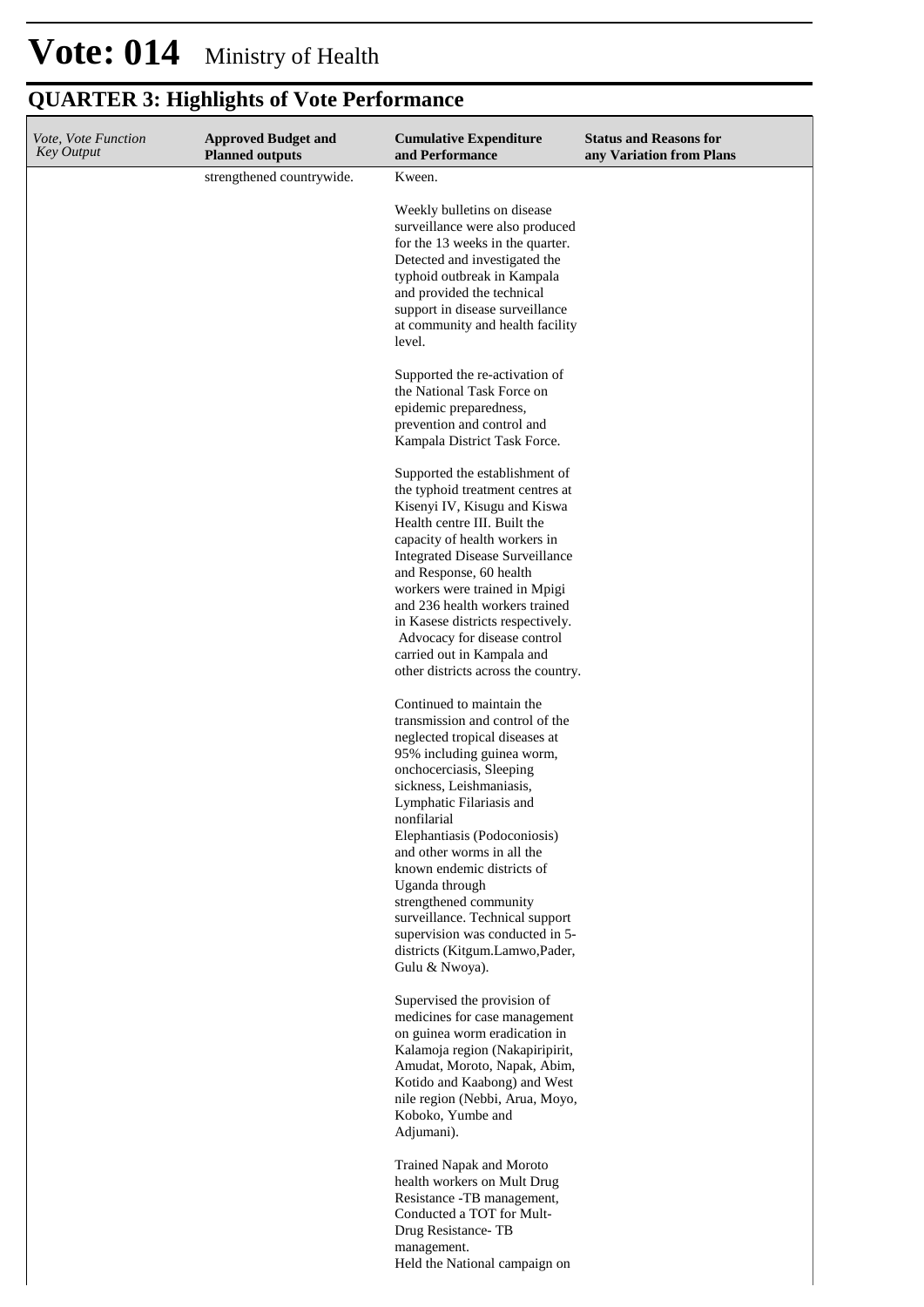| Vote, Vote Function<br><b>Key Output</b>              |                     | <b>Approved Budget and</b><br><b>Planned outputs</b>                                                                                                                                          |       | <b>Cumulative Expenditure</b><br>and Performance                                                                                                                                                                                                                                                                                                                                                                                                            |       | <b>Status and Reasons for</b><br>any Variation from Plans |       |  |
|-------------------------------------------------------|---------------------|-----------------------------------------------------------------------------------------------------------------------------------------------------------------------------------------------|-------|-------------------------------------------------------------------------------------------------------------------------------------------------------------------------------------------------------------------------------------------------------------------------------------------------------------------------------------------------------------------------------------------------------------------------------------------------------------|-------|-----------------------------------------------------------|-------|--|
|                                                       |                     |                                                                                                                                                                                               |       | HIV was coordinated in<br>Namboole - Kampala district,<br>and held a<br>Joint Global Fund HIV-TB<br>Concept Note preparation and<br>submission to Global Fund in<br>Geneva.                                                                                                                                                                                                                                                                                 |       |                                                           |       |  |
|                                                       |                     |                                                                                                                                                                                               |       | CDTI household surveys were<br>conducted in 3 districts<br>(Kitgum, Lamwo, Pader) and<br>Treatment conducted in 22-<br>districts.                                                                                                                                                                                                                                                                                                                           |       |                                                           |       |  |
|                                                       |                     |                                                                                                                                                                                               |       | Conducted National Technical<br>Review of the Public Health<br>Response to HIV in Kampala.                                                                                                                                                                                                                                                                                                                                                                  |       |                                                           |       |  |
|                                                       |                     |                                                                                                                                                                                               |       | Strengthened District response<br>& Coordination through<br>Development of District Led<br>Programming (DLP) Minimum<br>Standards & SOPs for IPs &<br>Districts. Conducted modeling<br>estimation of people living with<br>HIV/AIDS in the country.<br>The distribution of 7M Long<br>Lasting Insecticides (LLIN)<br>treated nets was done covering<br>all the 112 districts of Uganda<br>hence achieving 100% universal<br>coverage.                       |       |                                                           |       |  |
| Performance Indicators:<br>No. of weekly surveillance |                     | 52                                                                                                                                                                                            |       | 18                                                                                                                                                                                                                                                                                                                                                                                                                                                          |       |                                                           |       |  |
| reports released                                      |                     |                                                                                                                                                                                               |       |                                                                                                                                                                                                                                                                                                                                                                                                                                                             |       |                                                           |       |  |
| Output: 080404                                        | <b>Output Cost:</b> | UShs Bn:<br>Technical support, monitoring and evaluation of service providers and facilities                                                                                                  | 3.359 | UShs Bn:                                                                                                                                                                                                                                                                                                                                                                                                                                                    |       | 1.096 % Budget Spent:                                     | 32.6% |  |
|                                                       |                     | Description of Performance: Integrated and technical support Support supervision visits for<br>supervision conducted in all<br>regional referral hospitals and<br>districts                   |       | Malaria, TB, HIV and<br>onchocerciasis were conducted<br>in all districts                                                                                                                                                                                                                                                                                                                                                                                   |       | N/A                                                       |       |  |
|                                                       | <b>Output Cost:</b> | UShs Bn:                                                                                                                                                                                      | 0.382 | UShs Bn:                                                                                                                                                                                                                                                                                                                                                                                                                                                    | 0.191 | % Budget Spent:                                           | 50.0% |  |
| Output: 080405                                        |                     | <b>Immunisation services provided</b><br><i>Description of Performance:</i> The population countrywide is<br>protected against life<br>threatening immunisable<br>diseases as indicated below |       | Immunization program has been N/A<br>able to reach 101% DPT3<br>coverage and 96% measles<br>coverage of targeted infants in<br>2014 calendar year.<br>Continued to conduct Support<br>supervision on immunization<br>services to 28 districts of<br>Uganda.<br>Carried out Effective Vaccine<br>Management Assessment<br>(EVMA) through training of<br>field assessors and actual<br>assessment through<br>administration of a<br>questionnaire in selected |       |                                                           |       |  |
|                                                       |                     |                                                                                                                                                                                               |       | districts.<br><b>Undertook Feedback meetings</b><br>on EVMA for all districts.                                                                                                                                                                                                                                                                                                                                                                              |       |                                                           |       |  |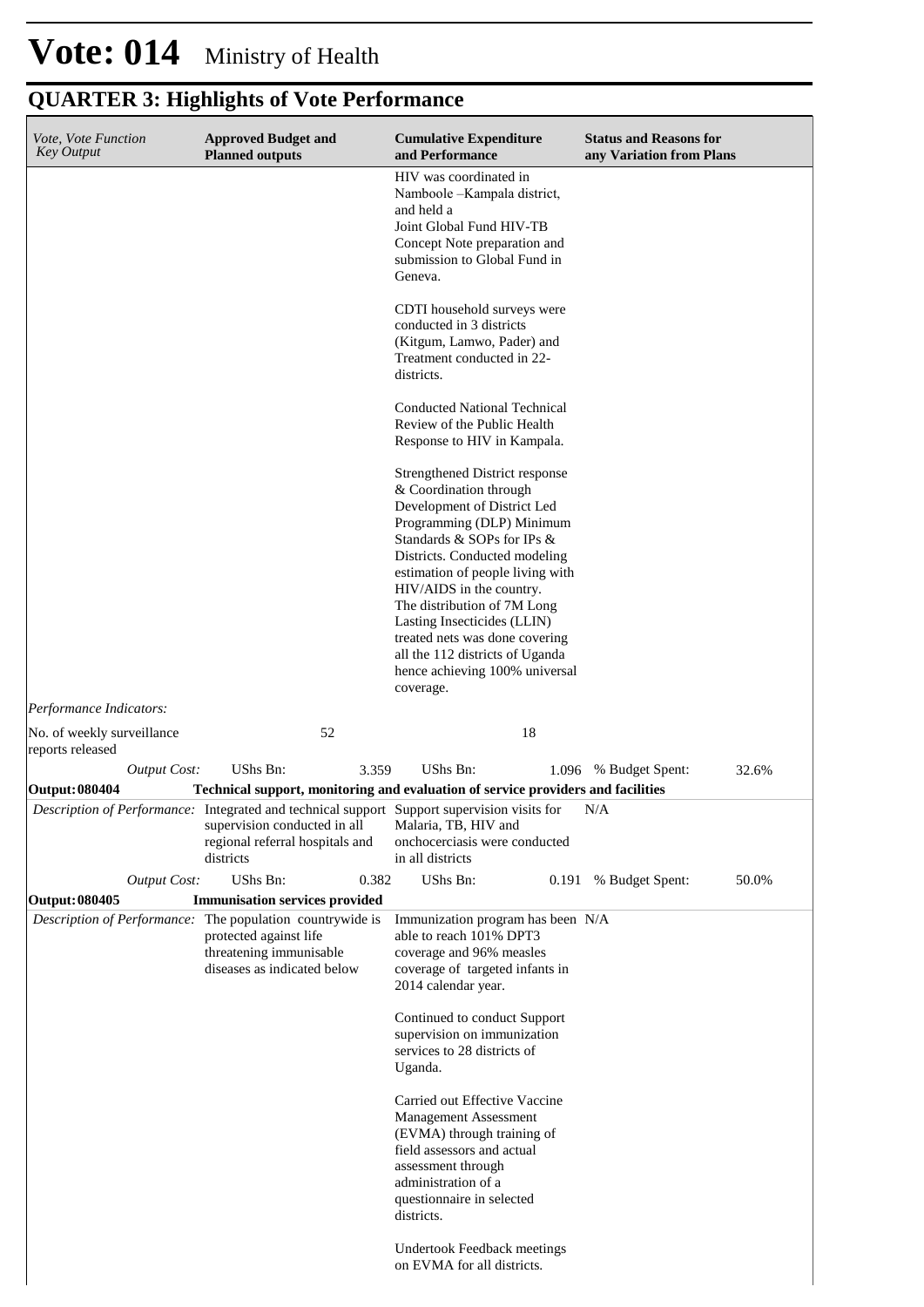| Vote, Vote Function<br><b>Key Output</b>                      | <b>Approved Budget and</b><br><b>Planned outputs</b>                           |       | <b>Cumulative Expenditure</b><br>and Performance                                                                                                                                                                                                                                                                                                          |                  | <b>Status and Reasons for</b><br>any Variation from Plans |       |
|---------------------------------------------------------------|--------------------------------------------------------------------------------|-------|-----------------------------------------------------------------------------------------------------------------------------------------------------------------------------------------------------------------------------------------------------------------------------------------------------------------------------------------------------------|------------------|-----------------------------------------------------------|-------|
|                                                               |                                                                                |       | Implemented Country wide<br>Cold chain maintenance and<br>regional feedback meeting.                                                                                                                                                                                                                                                                      |                  |                                                           |       |
|                                                               |                                                                                |       | Conducted 3rd round Periodic<br><b>Intensified Routine National</b><br>and regional micro planning<br>workshops were held in<br>preparation for the Polio<br>campaign to be undertaken in<br>January 2015.                                                                                                                                                |                  |                                                           |       |
|                                                               |                                                                                |       | Conducted two (2) rounds of<br>polio campaign, where the 1st<br>Round covered the whole<br>country (targeted under five<br>children were 7,378,760 using<br>the 2014 census preliminary<br>results and of these 7,834,957<br>(106%) children below five<br>years of age were vaccinated<br>); and 2nd Round covered 41<br>districts. Routine continues to |                  |                                                           |       |
|                                                               |                                                                                |       | be carried out in all health<br>facilities across the country.                                                                                                                                                                                                                                                                                            |                  |                                                           |       |
| Performance Indicators:                                       |                                                                                |       |                                                                                                                                                                                                                                                                                                                                                           |                  |                                                           |       |
| No. of mass measles<br>campains carried<br>out**(rounds made) | $\mathbf{1}$                                                                   |       |                                                                                                                                                                                                                                                                                                                                                           | $\boldsymbol{0}$ |                                                           |       |
| <b>Output Cost:</b>                                           | <b>UShs Bn:</b>                                                                | 0.860 | <b>UShs Bn:</b>                                                                                                                                                                                                                                                                                                                                           | 0.306            | % Budget Spent:                                           | 35.6% |
| <b>Output: 080408</b><br>Description of Performance:          | <b>Photo-biological Control of Malaria</b>                                     |       | N/A                                                                                                                                                                                                                                                                                                                                                       |                  | N/A                                                       |       |
| <b>Output Cost:</b>                                           | <b>UShs Bn:</b>                                                                | 1.000 | <b>UShs Bn:</b>                                                                                                                                                                                                                                                                                                                                           |                  | 0.206 % Budget Spent:                                     | 20.6% |
| <b>Output: 080409</b>                                         | <b>Indoor Residual Spraying (IRS) services provided</b>                        |       |                                                                                                                                                                                                                                                                                                                                                           |                  |                                                           |       |
| Description of Performance:                                   |                                                                                |       | N/A                                                                                                                                                                                                                                                                                                                                                       |                  | N/A                                                       |       |
| <b>Output Cost:</b>                                           | UShs Bn:                                                                       | 2.082 | UShs Bn:                                                                                                                                                                                                                                                                                                                                                  | 0.771            | % Budget Spent:                                           | 37.0% |
| <b>Vote Function Cost</b>                                     | <b>UShs Bn:</b>                                                                |       | 29.451 UShs Bn:                                                                                                                                                                                                                                                                                                                                           |                  | 17.279 % Budget Spent:                                    | 58.7% |
| Vote Function: 0805 Pharmaceutical and other Supplies         |                                                                                |       |                                                                                                                                                                                                                                                                                                                                                           |                  |                                                           |       |
| <b>Output: 080501</b>                                         | Preventive and curative Medical Supplies (including immuninisation)            |       |                                                                                                                                                                                                                                                                                                                                                           |                  |                                                           |       |
| Description of Performance: Pentavalent vaccines              | (DONOR - GAVI Support) and<br>traditional vaccines procured<br>and distributed |       | 156,700 & doses of PCV<br>434,700 doses of Pentavalent<br>vaccine                                                                                                                                                                                                                                                                                         |                  | N/A                                                       |       |
|                                                               |                                                                                |       | Trained 200 Health workers in<br>Logistics Medicines<br>Management                                                                                                                                                                                                                                                                                        |                  |                                                           |       |
|                                                               |                                                                                |       | <b>Conducted National Assessment</b><br>of VHT                                                                                                                                                                                                                                                                                                            |                  |                                                           |       |
|                                                               |                                                                                |       | Training health workers 107<br>HSD levels in data management<br>held                                                                                                                                                                                                                                                                                      |                  |                                                           |       |
| <i>Performance Indicators:</i>                                |                                                                                |       | March 2014 - Decision to<br>transfer procurements to<br>UNICEF for 71 vehicles,<br>assorted cold chain equipment,<br>motorized boats, generators &<br>EPI data tools . Procurement on<br>going. Expected delivery time is<br>w.e.f May 2015                                                                                                               |                  |                                                           |       |

*Performance Indicators:*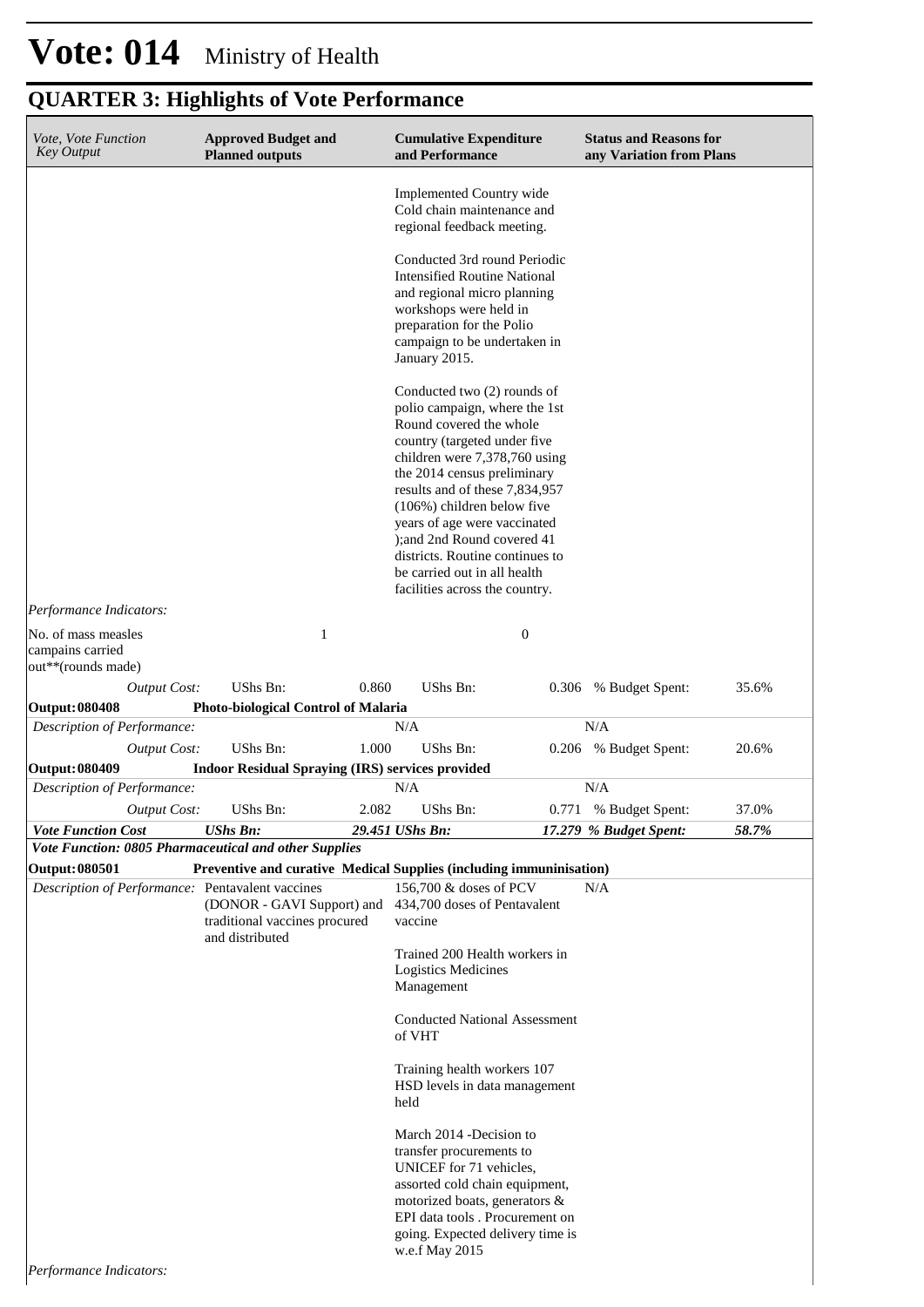| <i>Vote, Vote Function</i><br>Key Output                                               | <b>Approved Budget and</b><br><b>Planned outputs</b>      |         | <b>Cumulative Expenditure</b><br>and Performance |       | <b>Status and Reasons for</b><br>any Variation from Plans |         |  |  |
|----------------------------------------------------------------------------------------|-----------------------------------------------------------|---------|--------------------------------------------------|-------|-----------------------------------------------------------|---------|--|--|
| No. of EPI technical<br>quarterly support supervision<br>visits conducted to districts | 4                                                         |         |                                                  |       |                                                           |         |  |  |
| Output Cost:                                                                           | UShs Bn:                                                  | 275.658 | UShs Bn:                                         | 2.820 | % Budget Spent:                                           | 1.0%    |  |  |
| Output: 080502                                                                         | <b>Strengthening Capacity of Health Facility Managers</b> |         |                                                  |       |                                                           |         |  |  |
| Description of Performance:                                                            |                                                           |         | N/A                                              |       | N/A                                                       |         |  |  |
| Output Cost:                                                                           | UShs Bn:                                                  | 3.698   | UShs Bn:                                         | 0.000 | % Budget Spent:                                           | $0.0\%$ |  |  |
| Output: 080580                                                                         | <b>Diagnostic and Other Equipment Procured</b>            |         |                                                  |       |                                                           |         |  |  |
| Description of Performance:                                                            |                                                           |         | N/A                                              |       | N/A                                                       |         |  |  |
| <b>Output Cost:</b>                                                                    | UShs Bn:                                                  | 0.221   | UShs Bn:                                         | 0.000 | % Budget Spent:                                           | $0.0\%$ |  |  |
| <b>Vote Function Cost</b>                                                              | $UShs$ $Bn$ :                                             |         | 312.304 UShs Bn:                                 |       | 201.482 % Budget Spent:                                   | 64.5%   |  |  |
| Vote Function: 0849 Policy, Planning and Support Services                              |                                                           |         |                                                  |       |                                                           |         |  |  |
| <b>Vote Function Cost</b>                                                              | $UShs$ $Bn$ :                                             |         | 21.646 UShs Bn:                                  |       | 8.750 % Budget Spent:                                     | 40.4%   |  |  |
| <b>Cost of Vote Services:</b>                                                          | $UShs Bn$ :                                               |         | 577.131 <i>UShs Bn:</i>                          |       | <b>319.972</b> % Budget Spent:                            | 55.4%   |  |  |

*\* Excluding Taxes and Arrears*

The sector/MoH faces a challenge of wage, where by the provision in the cash limits for Q4 (U shs 88m) is less than 5% of the required amount (Ush 2bn).

|  |  | Table V2.2: Implementing Actions to Improve Vote Performance |
|--|--|--------------------------------------------------------------|
|  |  |                                                              |

| <b>Planned Actions:</b>                                                                                                                                                                                                                         | <b>Actual Actions:</b>                                                                                                                                                                                                                                                                                                                                                                                                       | <b>Reasons for Variation</b>                                                     |
|-------------------------------------------------------------------------------------------------------------------------------------------------------------------------------------------------------------------------------------------------|------------------------------------------------------------------------------------------------------------------------------------------------------------------------------------------------------------------------------------------------------------------------------------------------------------------------------------------------------------------------------------------------------------------------------|----------------------------------------------------------------------------------|
| Vote: 014 Ministry of Health                                                                                                                                                                                                                    |                                                                                                                                                                                                                                                                                                                                                                                                                              |                                                                                  |
| Vote Function: 08 01 Sector Monitoring and Quality Assurance                                                                                                                                                                                    |                                                                                                                                                                                                                                                                                                                                                                                                                              |                                                                                  |
| Client satisfaction survey disseminated                                                                                                                                                                                                         | Client Charter disseminated to all districts. Development of Client charters for the 8 N/A<br>regional referral hospitals; the key<br>client charter messages and guiding<br>notes for developing client charters was<br>all finalised.<br><b>Rolled out Client</b><br><b>Charter to 7 Regional Referral Hospitals</b><br><b>Disseminated Client Charter key</b><br>messages to 45 district General<br>Hospitals and HC IVs. |                                                                                  |
| Vote Function: 08 49 Policy, Planning and Support Services                                                                                                                                                                                      |                                                                                                                                                                                                                                                                                                                                                                                                                              |                                                                                  |
| The sector shall, continue Implementing<br>the motivation and retention strategy for<br>health workers, the hard to reach<br>incentive scheme to all districts involved<br>and build capacity for management<br>functions for health facilities | Continued Implementing the motivation N/A<br>and retention strategy for health<br>workers, the hard to reach incentive<br>scheme to all districts involved and<br>build capacity for management<br>functions for health facilities                                                                                                                                                                                           |                                                                                  |
| Vote: 014 Ministry of Health                                                                                                                                                                                                                    |                                                                                                                                                                                                                                                                                                                                                                                                                              |                                                                                  |
| Vote Function: 0803 Health Research                                                                                                                                                                                                             |                                                                                                                                                                                                                                                                                                                                                                                                                              |                                                                                  |
| Implement research health policy and the<br>strategic plan                                                                                                                                                                                      | <b>Strategic Plan for research Institutions</b><br>still under design.                                                                                                                                                                                                                                                                                                                                                       | Design process not yet complete                                                  |
| Vote Function: 08 04 Clinical and public health                                                                                                                                                                                                 |                                                                                                                                                                                                                                                                                                                                                                                                                              |                                                                                  |
| Operationalise the VHT strategy in 36<br>poorly performing districts                                                                                                                                                                            | To address low functionality of VHTs,<br>the sector is finalizing the revised<br>community health worker's<br>strategy and seek approval and<br>requisite funds for its implementation.                                                                                                                                                                                                                                      | The community health workers' strategy<br>was not yet finalised                  |
| Implement the M&E strategy.                                                                                                                                                                                                                     | The M&E Strategy is in place and is<br>being implemented                                                                                                                                                                                                                                                                                                                                                                     | <b>NA</b>                                                                        |
| Vote Function: 08 49 Policy, Planning and Support Services                                                                                                                                                                                      |                                                                                                                                                                                                                                                                                                                                                                                                                              |                                                                                  |
| National Health Information Strategy<br>(NHIS) implemented                                                                                                                                                                                      | <b>National Health Information Strategy</b><br>(NHIS) being                                                                                                                                                                                                                                                                                                                                                                  | Still being developed                                                            |
| Vote: 014 Ministry of Health                                                                                                                                                                                                                    |                                                                                                                                                                                                                                                                                                                                                                                                                              |                                                                                  |
| Vote Function: 08 05 Pharmaceutical and other Supplies                                                                                                                                                                                          |                                                                                                                                                                                                                                                                                                                                                                                                                              |                                                                                  |
| Further continue implementing the<br>Government Policy on procurement of<br>medicines and medical supplies                                                                                                                                      | Procurement planning and distribution<br>of medicines and health supplies has<br>continued to be the mandate of National<br><b>Medical Stores (NMS).</b>                                                                                                                                                                                                                                                                     | The mandate of planning and districution<br>of medicines and supplies is for NMS |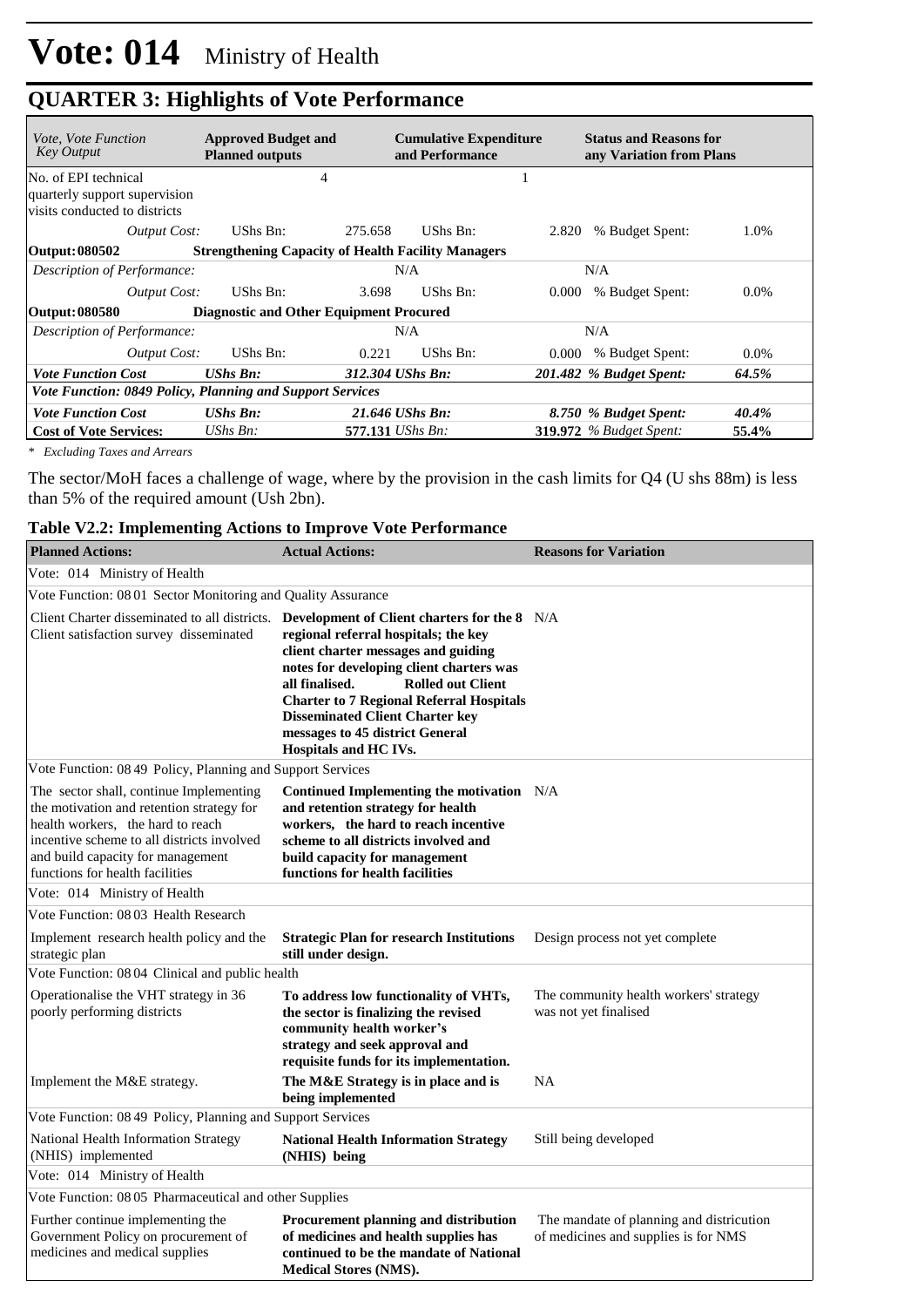## *V3: Details of Releases and Expenditure*

*This section provides a comprehensive summary of the outputs delivered by the Vote and further details of Vote expenditures by Vote Function and Expenditure Item.*

#### **Table V3.1: GoU Releases and Expenditure by Output\***

| <b>Billion Uganda Shillings</b>                                                                                 | Approved<br><b>Budget</b> | <b>Released</b> | <b>Spent</b> | $%$ GoU<br><b>Budget</b><br>Released | $%$ GoU<br><b>Budget</b><br><b>Spent</b> | $%$ GoU<br>Releases<br><b>Spent</b> |  |
|-----------------------------------------------------------------------------------------------------------------|---------------------------|-----------------|--------------|--------------------------------------|------------------------------------------|-------------------------------------|--|
| VF:0801 Sector Monitoring and Quality Assurance                                                                 | 0.81                      | 0.39            | 0.33         | 48.2%                                | 40.7%                                    | 84.5%                               |  |
| Class: Outputs Provided                                                                                         | 0.81                      | 0.39            | 0.33         | 48.2%                                | 40.7%                                    | 84.5%                               |  |
| 080101 Sector performance monitored and evaluated                                                               | 0.23                      | 0.10            | 0.09         | 42.3%                                | 41.1%                                    | 97.2%                               |  |
| 080102 Standards and guidelines disseminated                                                                    | 0.07                      | 0.03            | 0.02         | 47.3%                                | 27.2%                                    | 57.5%                               |  |
| 080103 Support supervision provided to Local Governments and referral<br>hospitals                              | 0.39                      | 0.21            | 0.18         | 54.4%                                | 44.8%                                    | 82.3%                               |  |
| 080104 Standards and guidelines developed                                                                       | 0.11                      | 0.04            | 0.04         | 39.2%                                | 34.8%                                    | 88.9%                               |  |
| VF:0802 Health systems development                                                                              | 4.46                      | 2.30            | 0.67         | 51.7%                                | 15.1%                                    | 29.2%                               |  |
| Class: Outputs Provided                                                                                         | 2.30                      | 1.17            | 0.66         | 51.1%                                | 28.7%                                    | 56.1%                               |  |
| 080201 Monitoring, Supervision and Evaluation of Health Systems                                                 | 2.30                      | 1.17            | 0.66         | 51.1%                                | 28.7%                                    | 56.1%                               |  |
| Class: Capital Purchases                                                                                        | 2.16                      | 1.13            | 0.01         | 52.3%                                | 0.6%                                     | 1.2%                                |  |
| 080272 Government Buildings and Administrative Infrastructure                                                   | 0.58                      | 0.38            | 0.00         | 65.5%                                | $0.0\%$                                  | 0.0%                                |  |
| 080275 Purchase of Motor Vehicles and Other Transport Equipment                                                 | 0.46                      | 0.26            | 0.00         | 55.4%                                | $0.0\%$                                  | 0.0%                                |  |
| 080276 Purchase of Office and ICT Equipment, including Software                                                 | 0.12                      | 0.12            | 0.00         | 100.0%                               | $0.0\%$                                  | $0.0\%$                             |  |
| 080280 Hospital Construction/rehabilitation                                                                     | 1.00                      | 0.37            | 0.01         | 37.4%                                | 1.3%                                     | 3.5%                                |  |
| VF:0803 Health Research                                                                                         | 2.41                      | 1.34            | 1.19         | 55.3%                                | 49.2%                                    | 89.0%                               |  |
| Class: Outputs Provided                                                                                         | 0.95                      | 0.48            | 0.61         | 50.0%                                | 64.1%                                    | 128.1%                              |  |
| 080303 Research coordination                                                                                    | 0.95                      | 0.48            | 0.61         | 50.0%                                | 64.1%                                    | 128.1%                              |  |
| Class: Outputs Funded                                                                                           | 1.46                      | 0.86            | 0.58         | 58.8%                                | 39.6%                                    | 67.3%                               |  |
| 080351 Specialised Medical Research in HIV/AIDS and Clinical Care<br>(JCRC)                                     | 0.24                      | 0.18            | 0.06         | 75.2%                                | 25.0%                                    | 33.2%                               |  |
| 080352 Support to Uganda National Health Research<br>Organisation(UNHRO)                                        | 1.22                      | 0.68            | 0.52         | 55.6%                                | 42.5%                                    | 76.4%                               |  |
| VF:0804 Clinical and public health                                                                              | 21.21                     | 16.91           | 15.94        | 79.7%                                | 75.1%                                    | 94.2%                               |  |
| Class: Outputs Provided                                                                                         | 14.78                     | 13.50           | 12.97        | 91.4%                                | 87.8%                                    | 96.1%                               |  |
| 080401 Community health services provided (control of communicable<br>and non communicable diseases)            | 3.16                      | 1.41            | 1.18         | 44.5%                                | 37.4%                                    | 84.1%                               |  |
| 080402 Clinical health services provided (infrastructure, pharmaceutical,<br>integrated curative)               | 1.86                      | 0.80            | 0.89         | 43.2%                                | 48.2%                                    | 111.6%                              |  |
| 080403 National endemic and epidemic disease control services provided                                          | 2.84                      | 8.96            | 8.77         | 315.4%                               | 308.8%                                   | 97.9%                               |  |
| 080404 Technical support, monitoring and evaluation of service<br>providers and facilities                      | 0.38                      | 0.20            | 0.19         | 53.0%                                | 50.0%                                    | 94.4%                               |  |
| 080405 Immunisation services provided                                                                           | 0.86                      | 0.30            | 0.31         | 35.3%                                | 35.6%                                    | 100.9%                              |  |
| 080408 Photo-biological Control of Malaria                                                                      | 1.00                      | 0.29            | 0.21         | 28.9%                                | 20.6%                                    | 71.3%                               |  |
| 080409 Indoor Residual Spraying (IRS) services provided                                                         | 2.08                      | 0.83            | 0.77         | 40.0%                                | 37.0%                                    | 92.6%                               |  |
| 080410 Maintenance of medical and solar equipment                                                               | 0.40                      | 0.12            | 0.10         | 30.9%                                | 24.2%                                    | 78.5%                               |  |
| 080411 Coordination of clinical and public health emergencies including<br>the response to the nodding syndrome | 2.20                      | 0.59            | 0.56         | 26.8%                                | 25.4%                                    | 94.7%                               |  |
| Class: Outputs Funded                                                                                           | 6.43                      | 3.41            | 2.97         | 53.0%                                | 46.1%                                    | 87.1%                               |  |
| 080451 Medical Intern Services                                                                                  | 6.43                      | 3.41            | 2.97         | 53.0%                                | 46.1%                                    | 87.1%                               |  |
| VF:0805 Pharmaceutical and other Supplies                                                                       | 8.21                      | 5.11            | 4.58         | 62.2%                                | 55.8%                                    | 89.8%                               |  |
| Class: Outputs Provided                                                                                         | 8.21                      | 5.00            | 4.54         | 60.9%                                | 55.2%                                    | 90.7%                               |  |
| 080501 Preventive and curative Medical Supplies (including<br>immuninisation)                                   | 3.20                      | 2.82            | 2.82         | 88.1%                                | 88.1%                                    | $100.0\%$                           |  |
| 080503 Monitoring and Evaluation Capacity Improvement                                                           | 5.01                      | 2.18            | 1.72         | 43.5%                                | 34.3%                                    | 78.7%                               |  |
| Class: Capital Purchases                                                                                        | $0.00\,$                  | 0.11            | 0.05         | N/A                                  | N/A                                      | 44.7%                               |  |
| 080580 Diagnostic and Other Equipment Procured                                                                  | 0.00                      | 0.11            | 0.05         | N/A                                  | N/A                                      | 44.7%                               |  |
| VF:0849 Policy, Planning and Support Services                                                                   | 12.03                     | 6.23            | 4.70         | 51.8%                                | 39.1%                                    | 75.5%                               |  |
| Class: Outputs Provided                                                                                         | 9.63                      | 5.44            | 4.44         | 56.5%                                | 46.1%                                    | 81.5%                               |  |
| 084901 Policy, consultation, planning and monitoring services                                                   | 3.67                      | 1.72            | 1.56         | 46.8%                                | 42.4%                                    | 90.6%                               |  |
| 084902 Ministry Support Services                                                                                | 3.93                      | 2.58            | 2.00         | 65.5%                                | 50.9%                                    | 77.6%                               |  |
| 084903 Ministerial and Top Management Services                                                                  | 1.32                      | 0.86            | 0.64         | 65.3%                                | 48.6%                                    | 74.4%                               |  |
| 084904 Health Sector reforms including financing and national health<br>accounts                                | 0.71                      | 0.29            | 0.24         | 40.5%                                | 34.0%                                    | 83.8%                               |  |
| Class: Outputs Funded                                                                                           | 2.40                      | 0.78            | 0.26         | 32.7%                                | 11.0%                                    | 33.6%                               |  |
| 084951 Transfers to International Health Organisation                                                           | 0.20                      | 0.12            | 0.10         | 60.7%                                | 47.7%                                    | 78.5%                               |  |
| 084952 Health Regulatory Councils                                                                               | 0.30                      | 0.18            | 0.11         | 58.3%                                | 36.3%                                    | 62.2%                               |  |
| 084953 Support to Health Workers recruited at HC III and IV                                                     | 1.90                      | 0.49            | 0.06         | 25.7%                                | 3.1%                                     | 12.2%                               |  |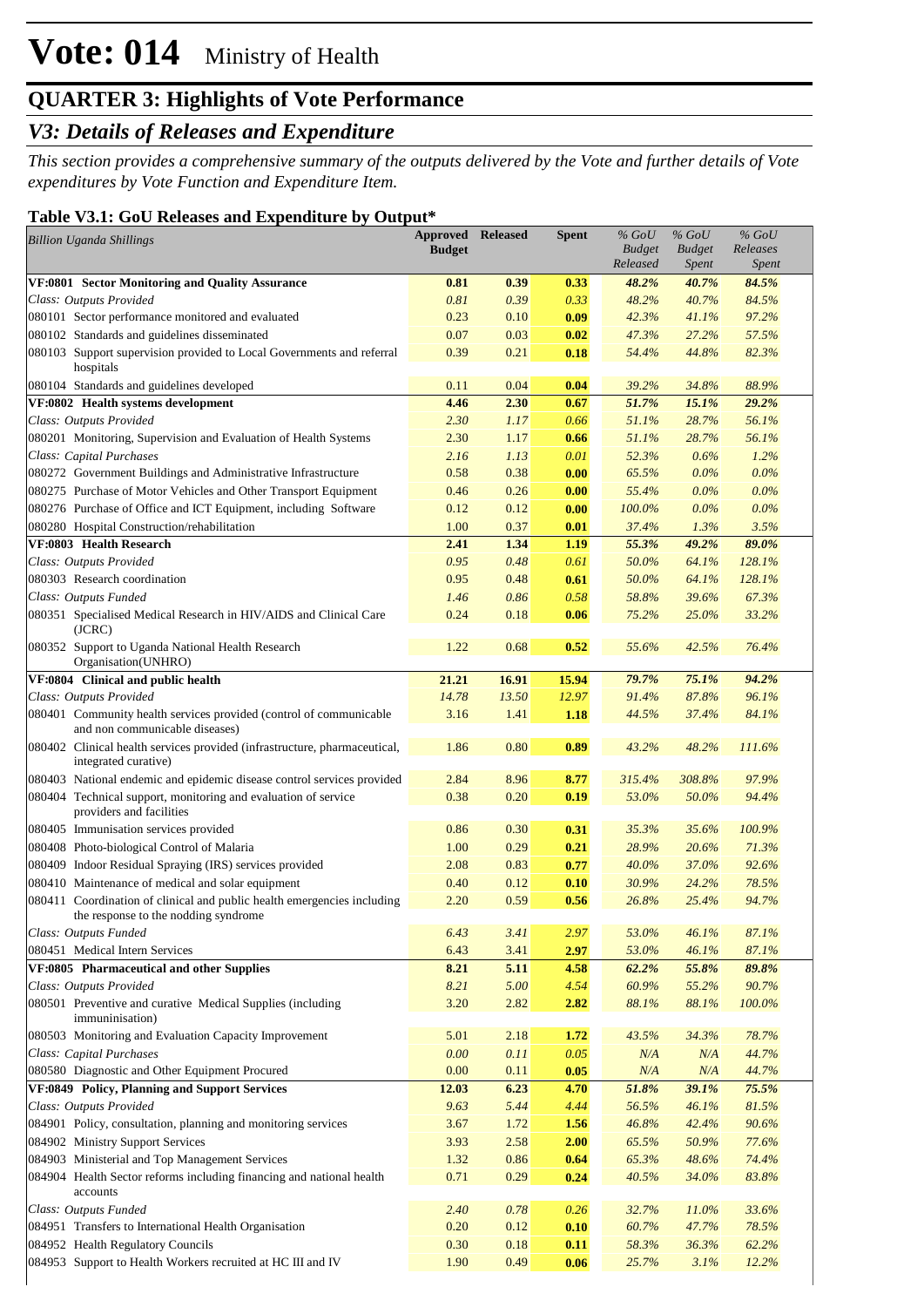**Total For Vote 49.13 32.28 27.41** *65.7% 55.8% 84.9%*

*\* Excluding Taxes and Arrears*

#### **Table V3.2: 2015/16 GoU Expenditure by Item**

| <b>Billion Uganda Shillings</b>                            | <b>Approved</b><br><b>Budget</b> | <b>Releases</b> | <b>Expend-</b><br>iture | % Budged<br><b>Released</b> | % Budget<br><b>Spent</b> | %Releases<br>Spent |
|------------------------------------------------------------|----------------------------------|-----------------|-------------------------|-----------------------------|--------------------------|--------------------|
| <b>Output Class: Outputs Provided</b>                      | 36.68                            | 26.09           | 23.59                   | 71.1%                       | 64.3%                    | 90.4%              |
| 211101 General Staff Salaries                              | 5.75                             | 2.87            | 3.52                    | 50.0%                       | 61.2%                    | 122.3%             |
| 211102 Contract Staff Salaries (Incl. Casuals, Temporary)  | 3.22                             | 1.61            | 1.36                    | 50.0%                       | 42.2%                    | 84.3%              |
| 211103 Allowances                                          | 1.23                             | 0.67            | 0.47                    | 54.6%                       | 38.0%                    | 69.6%              |
| 212101 Social Security Contributions                       | 0.17                             | 0.12            | 0.06                    | 70.8%                       | 35.7%                    | 50.4%              |
| 212102 Pension for General Civil Service                   | 0.00                             | 0.10            | 0.00                    | N/A                         | N/A                      | 0.0%               |
| 213001 Medical expenses (To employees)                     | 0.11                             | 0.10            | 0.03                    | 87.7%                       | 25.0%                    | 28.5%              |
| 213002 Incapacity, death benefits and funeral expenses     | 0.03                             | 0.03            | 0.01                    | 80.3%                       | 31.2%                    | 38.9%              |
| 213004 Gratuity Expenses                                   | 0.00                             | 0.20            | 0.00                    | N/A                         | N/A                      | 0.0%               |
| 221001 Advertising and Public Relations                    | 0.36                             | 0.10            | 0.10                    | 29.0%                       | 28.1%                    | 97.2%              |
| 221002 Workshops and Seminars                              | 1.03                             | 0.48            | 0.42                    | 46.3%                       | 41.1%                    | 88.7%              |
| 221003 Staff Training                                      | 1.37                             | 0.66            | 0.40                    | 48.5%                       | 29.3%                    | 60.5%              |
| 221005 Hire of Venue (chairs, projector, etc)              | 0.10                             | 0.03            | 0.02                    | 28.2%                       | 21.8%                    | 77.3%              |
| 221007 Books, Periodicals & Newspapers                     | 0.05                             | 0.02            | 0.01                    | 52.7%                       | 31.8%                    | 60.4%              |
| 221008 Computer supplies and Information Technology (IT    | 0.11                             | 0.05            | 0.04                    | 46.6%                       | 38.8%                    | 83.3%              |
| 221009 Welfare and Entertainment                           | 0.39                             | 0.23            | 0.19                    | 59.9%                       | 47.6%                    | 79.5%              |
| 221010 Special Meals and Drinks                            | 0.00                             | 0.00            | 0.00                    | 25.0%                       | 97.7%                    | 390.9%             |
| 221011 Printing, Stationery, Photocopying and Binding      | 1.31                             | 0.71            | 0.43                    | 54.3%                       | 33.0%                    | 60.8%              |
| 221012 Small Office Equipment                              | 0.05                             | 0.02            | 0.02                    | 37.6%                       | 34.3%                    | 91.1%              |
| 221016 IFMS Recurrent costs                                | 0.05                             | 0.04            | 0.03                    | 64.8%                       | 48.1%                    | 74.2%              |
| 221017 Subscriptions                                       | 0.00                             | 0.00            | 0.00                    | 50.0%                       | 50.0%                    | 100.0%             |
| 221020 IPPS Recurrent Costs                                | 0.03                             | 0.01            | 0.01                    | 25.0%                       | 31.0%                    | 123.9%             |
| 222001 Telecommunications                                  | 0.13                             | 0.10            | 0.05                    | 72.3%                       | 40.7%                    | 56.3%              |
| 222002 Postage and Courier                                 | 0.01                             | 0.01            | 0.00                    | 50.0%                       | 27.3%                    | 54.5%              |
| 222003 Information and communications technology (ICT)     | 0.04                             | 0.02            | 0.01                    | 50.1%                       | 29.3%                    | 58.4%              |
| 223001 Property Expenses                                   | 0.24                             | 0.13            | 0.06                    | 53.3%                       | 24.9%                    | 46.8%              |
| 223005 Electricity                                         | 0.32                             | 0.15            | 0.13                    | 45.9%                       | 41.7%                    | 90.9%              |
| 223006 Water                                               | 0.14                             | 0.07            | 0.07                    | 54.4%                       | 50.0%                    | 91.8%              |
| 223007 Other Utilities- (fuel, gas, firewood, charcoal)    | 0.28                             | 0.10            | 0.11                    | 37.6%                       | 38.8%                    | 103.1%             |
| 224001 Medical and Agricultural supplies                   | 6.02                             | 7.59            | 7.40                    | 126.2%                      | 123.0%                   | 97.5%              |
| 225001 Consultancy Services- Short term                    | 1.20                             | 0.36            | 0.30                    | 30.2%                       | 25.1%                    | 83.3%              |
| 225002 Consultancy Services-Long-term                      | 0.16                             | 0.04            | 0.00                    | 25.0%                       | 0.5%                     | 1.9%               |
| 225003 Taxes on (Professional) Services                    | 1.50                             | 0.53            | 0.31                    | 35.6%                       | 20.9%                    | 58.8%              |
| 227001 Travel inland                                       | 4.97                             | 2.28            | 1.93                    | 45.8%                       | 38.8%                    | 84.8%              |
| 227002 Travel abroad<br>227004 Fuel, Lubricants and Oils   | 0.83<br>1.60                     | 0.55<br>0.98    | 0.44                    | 65.5%                       | 52.6%                    | 80.3%              |
| 228002 Maintenance - Vehicles                              | 0.69                             | 0.38            | 0.83<br>0.25            | 61.0%<br>54.9%              | 51.8%<br>35.4%           | 84.9%<br>64.5%     |
| 228003 Maintenance – Machinery, Equipment & Furniture      | 0.75                             | 0.23            | 0.19                    | 30.1%                       | 25.2%                    | 84.0%              |
| 228004 Maintenance - Other                                 | 0.57                             | 0.15            | 0.00                    | 25.5%                       | 0.5%                     | 2.0%               |
| 273101 Medical expenses (To general Public)                | 1.85                             | 0.46            | 0.46                    | 25.0%                       | 24.8%                    | 99.2%              |
| 282181 Extra-Ordinary Items (Losses/Gains)                 | 0.00                             | 3.92            | <b>3.92</b>             | N/A                         | N/A                      | 100.0%             |
| <b>Output Class: Outputs Funded</b>                        | 10.29                            | 5.05            | <b>3.81</b>             | 49.1%                       | 37.0%                    | 75.4%              |
| 262101 Contributions to International Organisations (Curre | 0.20                             | 0.12            | 0.10                    | 60.7%                       | 47.7%                    | 78.5%              |
| 263104 Transfers to other govt. Units (Current)            | 3.12                             | 1.17            | 0.58                    | 37.4%                       | 18.5%                    | 49.5%              |
| 263204 Transfers to other govt. Units (Capital)            | 0.30                             | 0.18            | 0.11                    | 58.3%                       | 36.3%                    | 62.2%              |
| 264101 Contributions to Autonomous Institutions            | 6.43                             | 3.41            | 2.97                    | 53.0%                       | 46.1%                    | 87.1%              |
| 264102 Contributions to Autonomous Institutions (Wage S    | 0.24                             | 0.18            | 0.06                    | 75.2%                       | 25.0%                    | 33.2%              |
| <b>Output Class: Capital Purchases</b>                     | 6.40                             | 1.49            | 0.17                    | 23.3%                       | 2.6%                     | 11.3%              |
|                                                            |                                  |                 |                         |                             |                          |                    |
| 231001 Non Residential buildings (Depreciation)            | 1.58                             | 0.75            | 0.01                    | 47.7%                       | 0.8%<br>0.0%             | 1.7%<br>0.0%       |
| 231004 Transport equipment                                 | 0.46                             | 0.26            | 0.00                    | 55.4%                       |                          | 0.0%               |
| 231005 Machinery and equipment                             | 0.12                             | 0.12            | 0.00                    | 100.0%                      | 0.0%                     | 0.0%               |
| 312105 Taxes on Buildings & Structures                     | 3.30<br>0.94                     | 0.36<br>0.00    | 0.00                    | 10.9%<br>0.0%               | 0.0%<br>16.6%            | N/A                |
| 312204 Taxes on Machinery, Furniture & Vehicles            |                                  | 0.37            | 0.16                    |                             |                          | $100.0\%$          |
| <b>Output Class: Arrears</b>                               | 0.37                             |                 | 0.37                    | 100.0%                      | 100.0%                   |                    |
| 321612 Water arrears(Budgeting)                            | 0.07                             | 0.07            | 0.07                    | 100.0%                      | 100.0%                   | 100.0%             |
| 321614 Electricity arrears (Budgeting)                     | 0.30                             | 0.30            | 0.30                    | 100.0%                      | 100.0%                   | 100.0%             |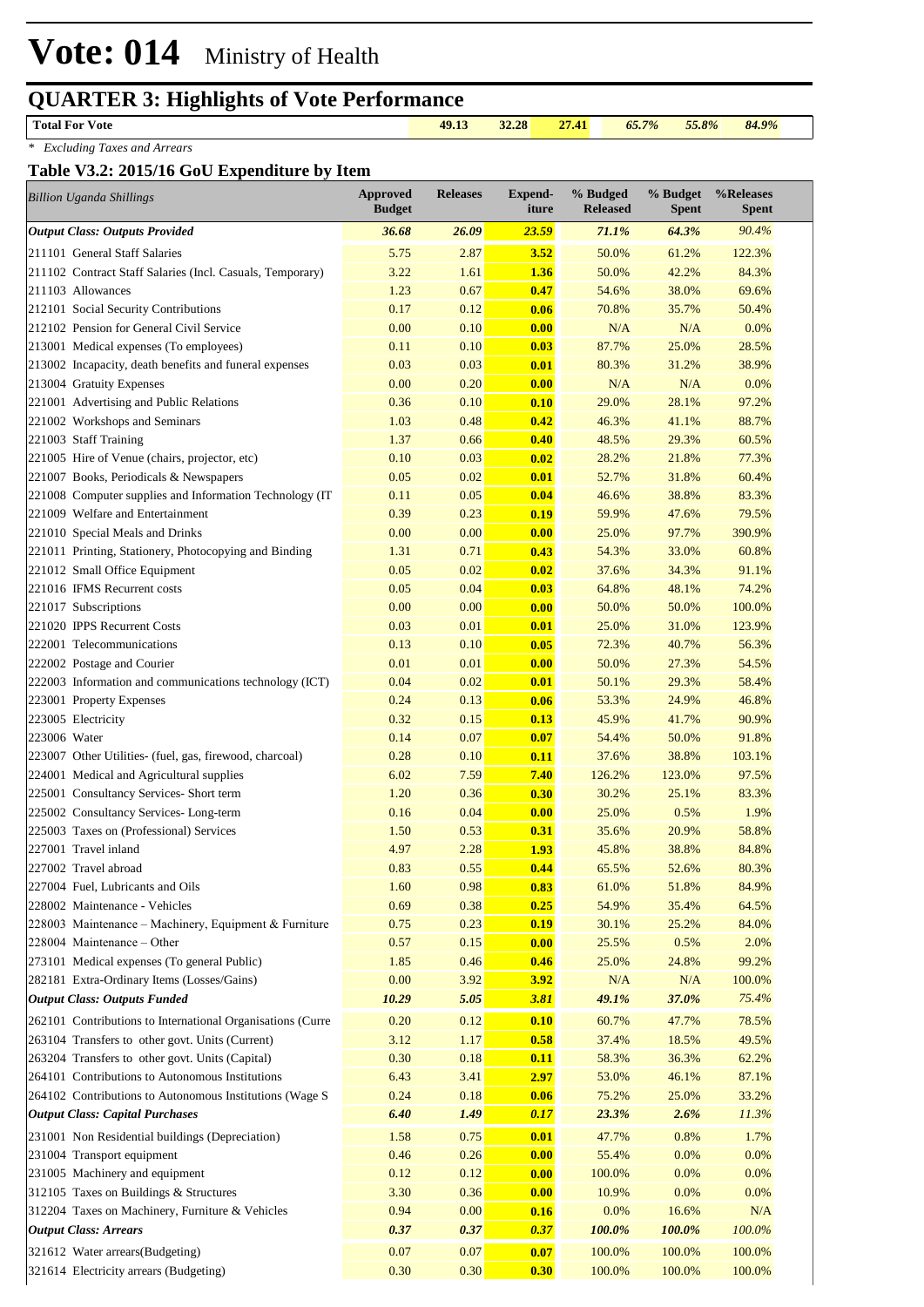# **Vote: 014** Ministry of Health

| <b>QUARTER 3: Highlights of Vote Performance</b> |       |       |       |          |       |       |  |
|--------------------------------------------------|-------|-------|-------|----------|-------|-------|--|
| <b>Grand Total:</b>                              | 53.75 | 33.01 | 27.94 | $61.4\%$ | 52.0% | 84.6% |  |
| <b>Total Excluding Taxes and Arrears:</b>        | 49.13 | 32.28 | 27.41 | $65.7\%$ | 55.8% | 84.9% |  |

#### **Table V3.3: GoU Releases and Expenditure by Project and Programme\***

|      | Table <i>volo.</i> Goo Kertasts and Expenditure by Froject and Frogramme     |                          |       |              |                           |                        |                   |  |
|------|------------------------------------------------------------------------------|--------------------------|-------|--------------|---------------------------|------------------------|-------------------|--|
|      | <b>Billion Uganda Shillings</b>                                              | <b>Approved Released</b> |       | <b>Spent</b> | $%$ GoU                   | $%$ GoU                | $%$ GoU           |  |
|      |                                                                              | <b>Budget</b>            |       |              | <b>Budget</b><br>Released | <b>Budget</b><br>Spent | Releases<br>Spent |  |
|      | VF:0801 Sector Monitoring and Quality Assurance                              | 0.81                     | 0.39  | 0.33         | 48.2%                     | 40.7%                  | 84.5%             |  |
|      | <b>Recurrent Programmes</b>                                                  |                          |       |              |                           |                        |                   |  |
| 03   | <b>Quality Assurance</b>                                                     | 0.81                     | 0.39  | 0.33         | 48.2%                     | 40.7%                  | 84.5%             |  |
|      | VF:0802 Health systems development                                           | 4.46                     | 2.30  | 0.67         | 51.7%                     | 15.1%                  | 29.2%             |  |
|      | <b>Development Projects</b>                                                  |                          |       |              |                           |                        |                   |  |
|      | 0216 District Infrastructure Support Programme                               | 1.40                     | 0.39  | 0.04         | 27.7%                     | 3.1%                   | 11.0%             |  |
| 1027 | <b>Insitutional Support to MoH</b>                                           | 1.01                     | 0.66  | 0.00         | 64.9%                     | 0.0%                   | $0.0\%$           |  |
| 1123 | <b>Health Systems Strengthening</b>                                          | 0.40                     | 0.35  | 0.16         | 87.0%                     | 40.5%                  | 46.6%             |  |
| 1187 | Support to Mulago Hospital Rehabilitation                                    | 0.85                     | 0.44  | 0.30         | 51.9%                     | 35.8%                  | 69.1%             |  |
| 1315 | Construction of Specialised Neonatal and Maternal Unit in<br>Mulago Hospital | 0.80                     | 0.47  | 0.16         | 58.9%                     | 20.4%                  | 34.6%             |  |
|      | VF:0803 Health Research                                                      | 2.41                     | 1.34  | 1.19         | 55.3%                     | 49.2%                  | 89.0%             |  |
|      | <b>Recurrent Programmes</b>                                                  |                          |       |              |                           |                        |                   |  |
| 04   | <b>Research Institutions</b>                                                 | 2.17                     | 1.15  | 1.13         | 53.1%                     | 51.9%                  | 97.8%             |  |
| 05   | <b>JCRC</b>                                                                  | 0.24                     | 0.18  | 0.06         | 75.2%                     | 25.0%                  | 33.2%             |  |
|      | VF:0804 Clinical and public health                                           | 21.21                    | 16.91 | 15.94        | 79.7%                     | 75.1%                  | 94.2%             |  |
|      | <b>Recurrent Programmes</b>                                                  |                          |       |              |                           |                        |                   |  |
| 06   | Community Health                                                             | 3.11                     | 1.37  | 1.18         | 44.0%                     | 38.0%                  | 86.4%             |  |
| 07   | <b>Clinical Services</b>                                                     | 8.89                     | 4.43  | 4.04         | 49.9%                     | 45.4%                  | 91.2%             |  |
| 08   | National Disease Control                                                     | 8.73                     | 10.86 | 10.57        | 124.3%                    | 121.1%                 | 97.4%             |  |
| 11   | <b>Nursing Services</b>                                                      | 0.18                     | 0.10  | 0.11         | 57.2%                     | 60.6%                  | 105.9%            |  |
|      | <b>Development Projects</b>                                                  |                          |       |              |                           |                        |                   |  |
|      | 1148 Public Health Laboratory strengthening project                          | 0.25                     | 0.11  | 0.03         | 45.2%                     | 13.8%                  | 30.6%             |  |
| 1218 | <b>Uganda Sanitation Fund Project</b>                                        | 0.05                     | 0.04  | 0.00         | 75.0%                     | 0.0%                   | $0.0\%$           |  |
|      | VF:0805 Pharmaceutical and other Supplies                                    | 8.21                     | 5.11  | 4.58         | 62.2%                     | 55.8%                  | 89.8%             |  |
|      | <b>Development Projects</b>                                                  |                          |       |              |                           |                        |                   |  |
| 0220 | Global Fund for AIDS, TB and Malaria                                         | 5.01                     | 2.29  | 1.76         | 45.6%                     | 35.2%                  | 77.1%             |  |
| 1141 | Gavi Vaccines and HSSP                                                       | 3.20                     | 2.82  | 2.82         | 88.1%                     | 88.1%                  | 100.0%            |  |
|      | VF:0849 Policy, Planning and Support Services                                | 12.03                    | 6.23  | 4.70         | 51.8%                     | 39.1%                  | 75.5%             |  |
|      | <b>Recurrent Programmes</b>                                                  |                          |       |              |                           |                        |                   |  |
| 01   | Headquarters                                                                 | 7.24                     | 3.97  | 2.72         | 54.8%                     | 37.6%                  | 68.6%             |  |
| 02   | Planning                                                                     | 4.38                     | 2.00  | 1.80         | 45.8%                     | 41.0%                  | 89.6%             |  |
| 10   | <b>Internal Audit Department</b>                                             | 0.42                     | 0.26  | 0.19         | 61.9%                     | 44.8%                  | 72.4%             |  |
|      | <b>Total For Vote</b>                                                        | 49.13                    | 32.28 | 27.41        | 65.7%                     | 55.8%                  | 84.9%             |  |

*\* Excluding Taxes and Arrears*

#### **Table V3.4: External Financing Releases and Expenditure by Project and Programme\***

|      | <b>Billion Uganda Shillings</b>                                    | Approved<br><b>Budget</b> | <b>Released</b> | <b>Spent</b> | $%$ GoU<br><b>Budget</b><br>Released | $%$ GoU<br><b>Budget</b><br>Spent | $%$ GoU<br>Releases<br>Spent |  |
|------|--------------------------------------------------------------------|---------------------------|-----------------|--------------|--------------------------------------|-----------------------------------|------------------------------|--|
|      | VF:0802 Health systems development                                 | 206.05                    | 90.27           | 90.27        | 43.8%                                | 43.8%                             | 100.0%                       |  |
|      | <b>Development Projects</b>                                        |                           |                 |              |                                      |                                   |                              |  |
| 1123 | <b>Health Systems Strengthening</b>                                | 80.61                     | 58.16           | 58.16        | 72.1%                                | 72.1%                             | $100.0\%$                    |  |
| 1187 | Support to Mulago Hospital Rehabilitation                          | 55.83                     | 30.76           | 30.76        | 55.1%                                | 55.1%                             | 100.0%                       |  |
| 1243 | Rehabilitation and Construction of General Hospitals               | 12.59                     | 0.00            | 0.00         | $0.0\%$                              | $0.0\%$                           | N/A                          |  |
| 1314 | Rehabilitation and Equiping of Health Facilities in Western Region | 43.58                     | 0.00            | 0.00         | $0.0\%$                              | $0.0\%$                           | N/A                          |  |
| 1315 | Construction of Specialised Neonatal and Maternal Unit in          | 13.44                     | 1.35            | 1.35         | $10.0\%$                             | $10.0\%$                          | 100.0%                       |  |
|      | Mulago Hospital                                                    |                           |                 |              |                                      |                                   |                              |  |
|      | VF:0804 Clinical and public health                                 | 8.24                      | 1.34            | 1.34         | 16.3%                                | 16.3%                             | 100.0%                       |  |
|      | <b>Development Projects</b>                                        |                           |                 |              |                                      |                                   |                              |  |
| 1148 | Public Health Laboratory strengthening project                     | 5.11                      | 1.34            | 1.34         | 26.2%                                | 26.2%                             | 100.0%                       |  |
| 1218 | <b>Uganda Sanitation Fund Project</b>                              | 3.13                      | 0.00            | 0.00         | $0.0\%$                              | $0.0\%$                           | N/A                          |  |
|      | VF:0805 Pharmaceutical and other Supplies                          | 304.09                    | 313.23          | 196.90       | 103.0%                               | 64.7%                             | 62.9%                        |  |
|      | <b>Development Projects</b>                                        |                           |                 |              |                                      |                                   |                              |  |
| 0220 | Global Fund for AIDS, TB and Malaria                               | 255.80                    | 237.63          | 196.45       | 92.9%                                | 76.8%                             | 82.7%                        |  |
| 1141 | Gavi Vaccines and HSSP                                             | 48.29                     | 75.60           | 0.45         | 156.6%                               | $0.9\%$                           | 0.6%                         |  |
|      | VF:0849 Policy, Planning and Support Services                      | 9.62                      | 4.28            | 4.05         | 44.5%                                | 42.1%                             | 94.7%                        |  |
|      | <b>Development Projects</b>                                        |                           |                 |              |                                      |                                   |                              |  |
| 1145 | <b>Institutional Capacity Building</b>                             | 9.62                      | 4.28            | 4.05         | 44.5%                                | 42.1%                             | 94.7%                        |  |
|      |                                                                    |                           |                 |              |                                      |                                   |                              |  |